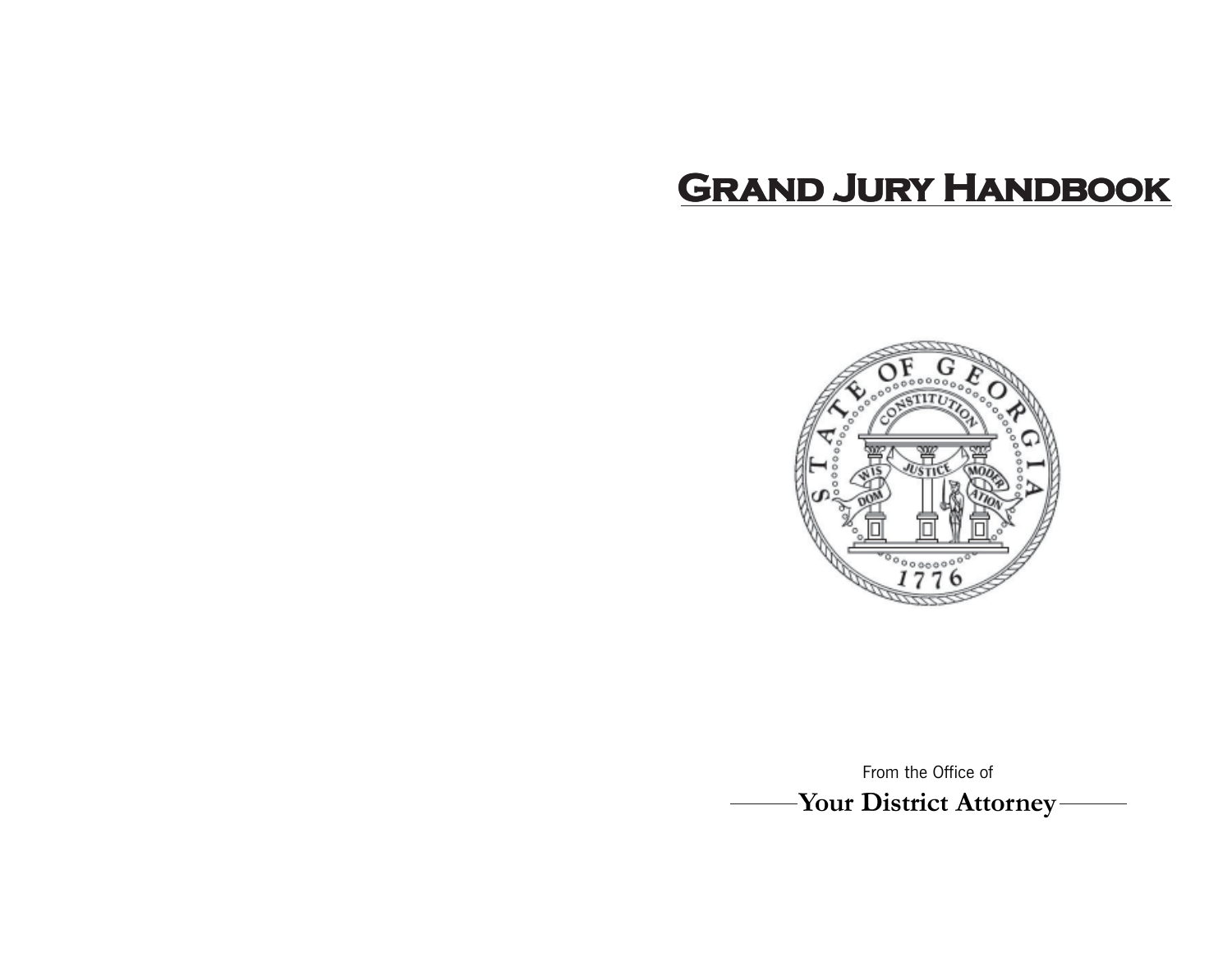## **The Grand Jury** Welcome to

Welcome. You have just assumed a most important role in the administration of justice in your community. Service on the Grand Jury is one way in which you, as a responsible citizen, can directly participate in government. The Grand Jury has the responsibility of safeguarding individuals from ungrounded prosecution while simultaneously protecting the public from crime and criminals. The purpose of this handbook is to help you meet these responsibilities, and be knowledgeable about your duties and limitations. Your service and acceptance of your duties as a serious commitment to the community is greatly appreciated.

This handbook was prepared by the staff of the Prosecuting Attorneys' Council of Georgia and provided to you by your District Attorney's office to help you fulfill your duties as a Grand Juror. It summarizes the history of the Grand Jury as well as the law and procedures governing the Grand Jury. This handbook will provide you with an overview of the duties, functions and limitations of the Grand Jury. However, the legal advice given to you by the court and by me and my assistants will provide a more comprehensive explanation of all of your responsibilities.

I sincerely hope you will find the opportunity to participate in the enforcement of the law an enlightening experience. My office and staff offer you our fullest cooperation and assistance as you undertake this important office. If you have any questions, please do not hesitate to ask.



**Copyright April, 2004 Prosecuting Attorneys' Council of Georgia Atlanta, Georgia 30303**

**All rights reserved**

**If you have a disability which requires printed materials in alternative formats, please contact the Prosecuting Attorneys' Council of Georgia at 404-969-4001.**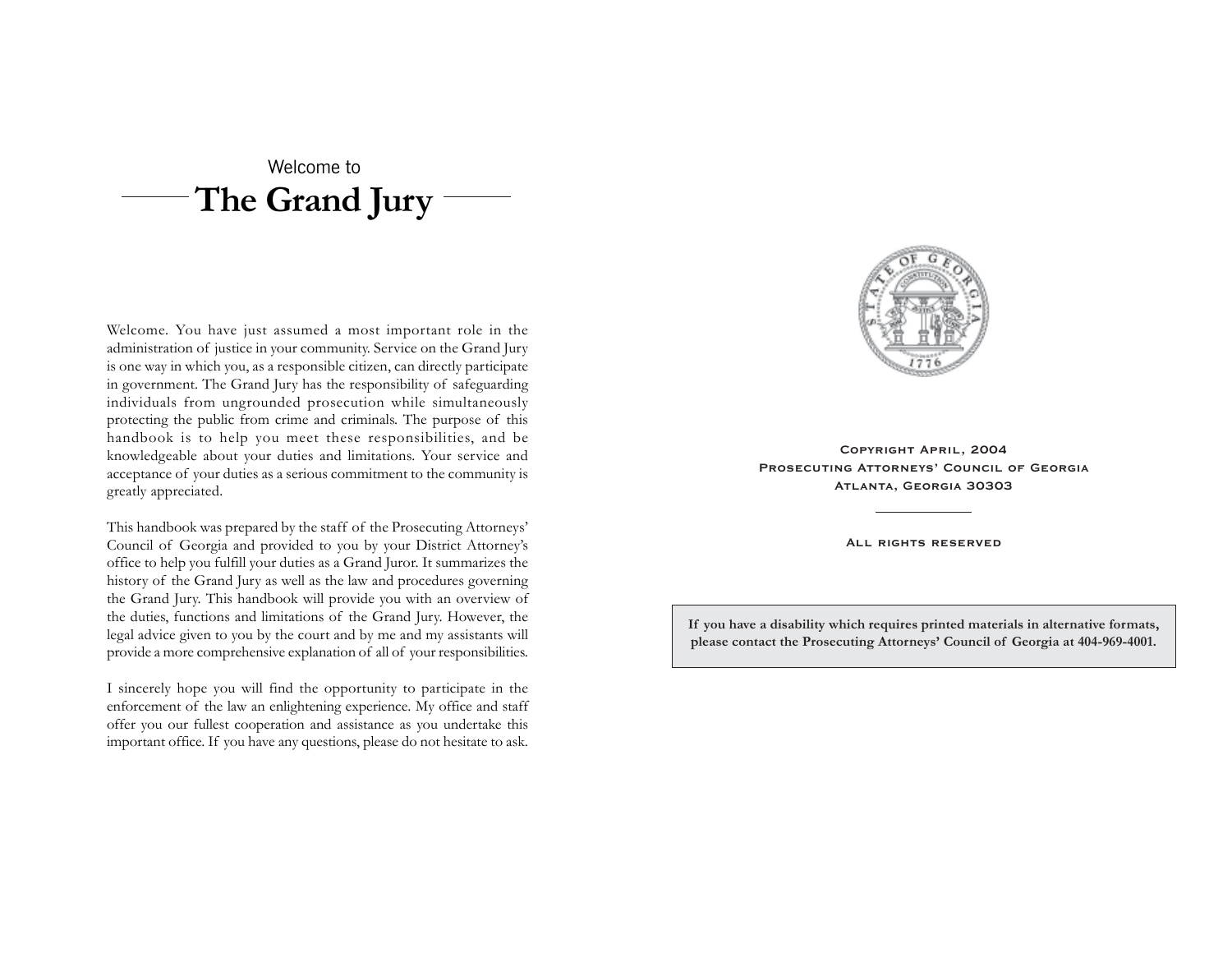

| <b>SELECTION &amp; ADMINISTRATION 14</b>                   |  |
|------------------------------------------------------------|--|
|                                                            |  |
|                                                            |  |
|                                                            |  |
| Qualifying the Panel & Excusing Individuals From Service15 |  |
|                                                            |  |
| Selection of Foreperson & Administration of the Oath  16   |  |
|                                                            |  |
| Grand Jury Organization and Operations  18                 |  |
|                                                            |  |
|                                                            |  |
|                                                            |  |
|                                                            |  |
| Other Persons Authorized to Assist the Grand Jury  19      |  |
|                                                            |  |
|                                                            |  |
|                                                            |  |
|                                                            |  |

## **Criminal Or Accusatory Function**.......... **23**

| Preparation of the Case for Presentation to the Grand Jury24 |  |
|--------------------------------------------------------------|--|
|                                                              |  |
|                                                              |  |
| Actions Taken if the Indictment Is "True Billed" 26          |  |
| Criminal Proceedings Involving Certain Public Officials27    |  |
|                                                              |  |
| <b>Inspection or Investigations of Public</b>                |  |
|                                                              |  |
|                                                              |  |
| Duties Relating to Elections and Voting 31                   |  |
| <b>Appointments or Nominations Made by</b>                   |  |
|                                                              |  |
|                                                              |  |
|                                                              |  |
| <b>GENERAL PRESENTMENTS &amp; REPORTS34</b>                  |  |
|                                                              |  |
|                                                              |  |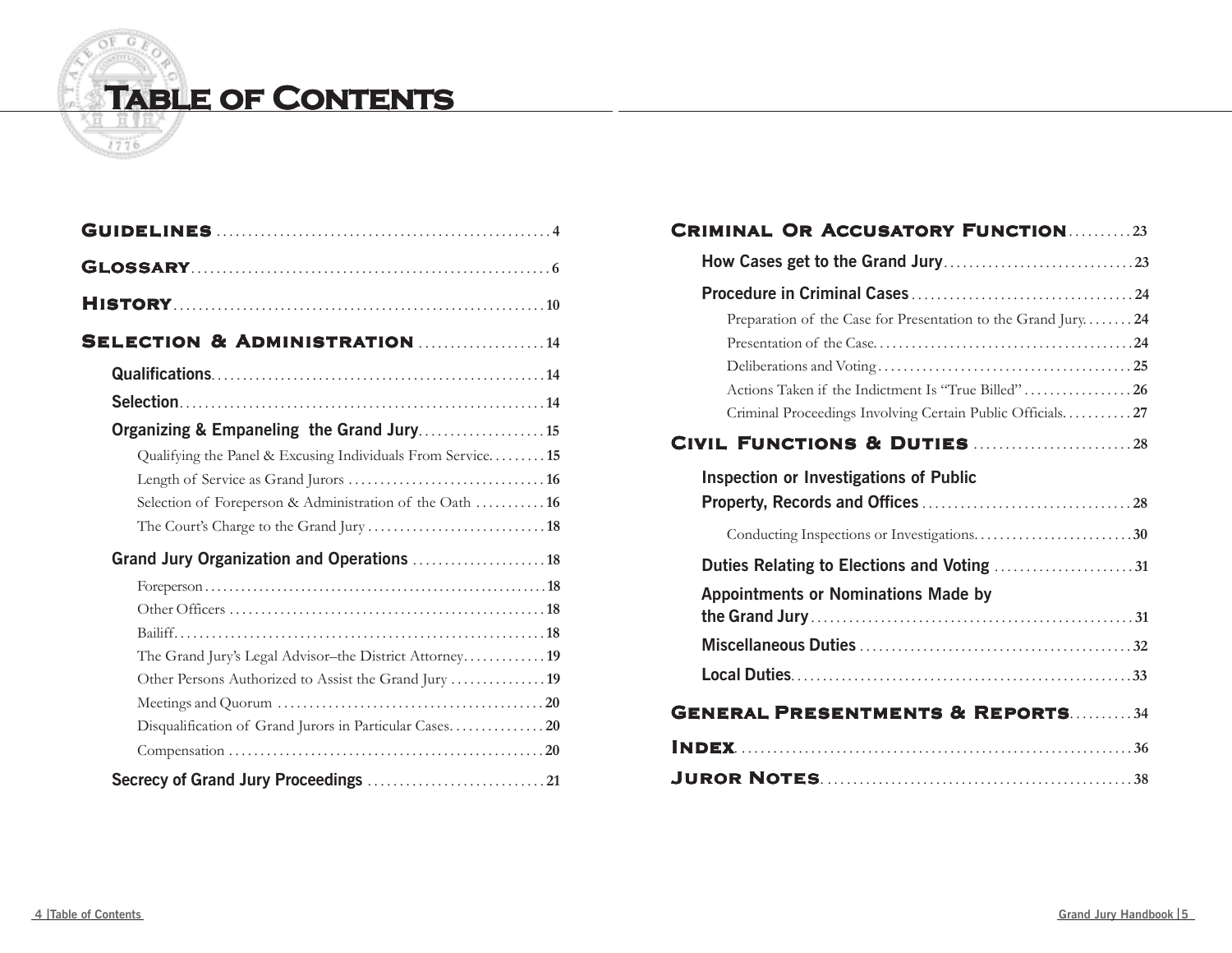

### **Practical Suggestions for Grand Jurors**

- Attend the sessions regularly and on time.
- If you are unable to attend be sure to notify the Foreperson or the District Attorney's office as the unexpected lack of a quorum causes great inconvenience.
- The oath should be administered to witnesses in an impressive manner, so that they will realize that it is a serious, judicial hearing, and they must tell the truth.
- Pay close attention to the testimony given and the evidence presented. The reputation and freedom of someone depends on what is being told.
- Be courteous to the witnesses and to your fellow jurors.
- Listen to the evidence and opinions of your fellow jurors but don't be a rubber stamp.
- Be independent but not obstinate.
- All jurors have an equal voice in determining an indictment and each juror has the right to state his reasons for his or her views.
- Express your opinions but don't be dictatorial. Every juror has a right to his or her own opinions. You may try to persuade other jurors, but do not try to force him or her to change his or her mind and agree with you. He or she might be right.
- Do not discuss cases with your fellow jurors *or anyone else* outside the jury room.
- Be absolutely fair. Every matter which you consider and every person who appears before you should be given equal treatment regardless of gender, racial or ethnic background, disability, sexual preference, age or ability to speak English.
- $\blacksquare$ Wait until the District Attorney, Assistants, witness, interpreter or court reporter has left the room before you begin your deliberations or vote on an indictment or special presentment.
- A reckless Grand Jury can do as much harm to the community and to law enforcement as a weak Grand Jury.
- Your membership on the Grand Jury is a high honor. You are among a relatively small number of citizens of your community who are chosen to serve. Your response should be devoted, trustworthy participation in performing the duties of the Grand Jury. A humorous, but wise quotation attempting to summarize Grand Jury service is that "The Grand Jury should know the difference between sin and crime and act accordingly."

**While the Grand Jury may appear to have considerable power and authority, the manner in which it can exercise its power and authority is strictly regulated by law and limited by the amount of time and resources that are available. Experience has taught that no single Grand Jury can do everything that the law allows them to do.**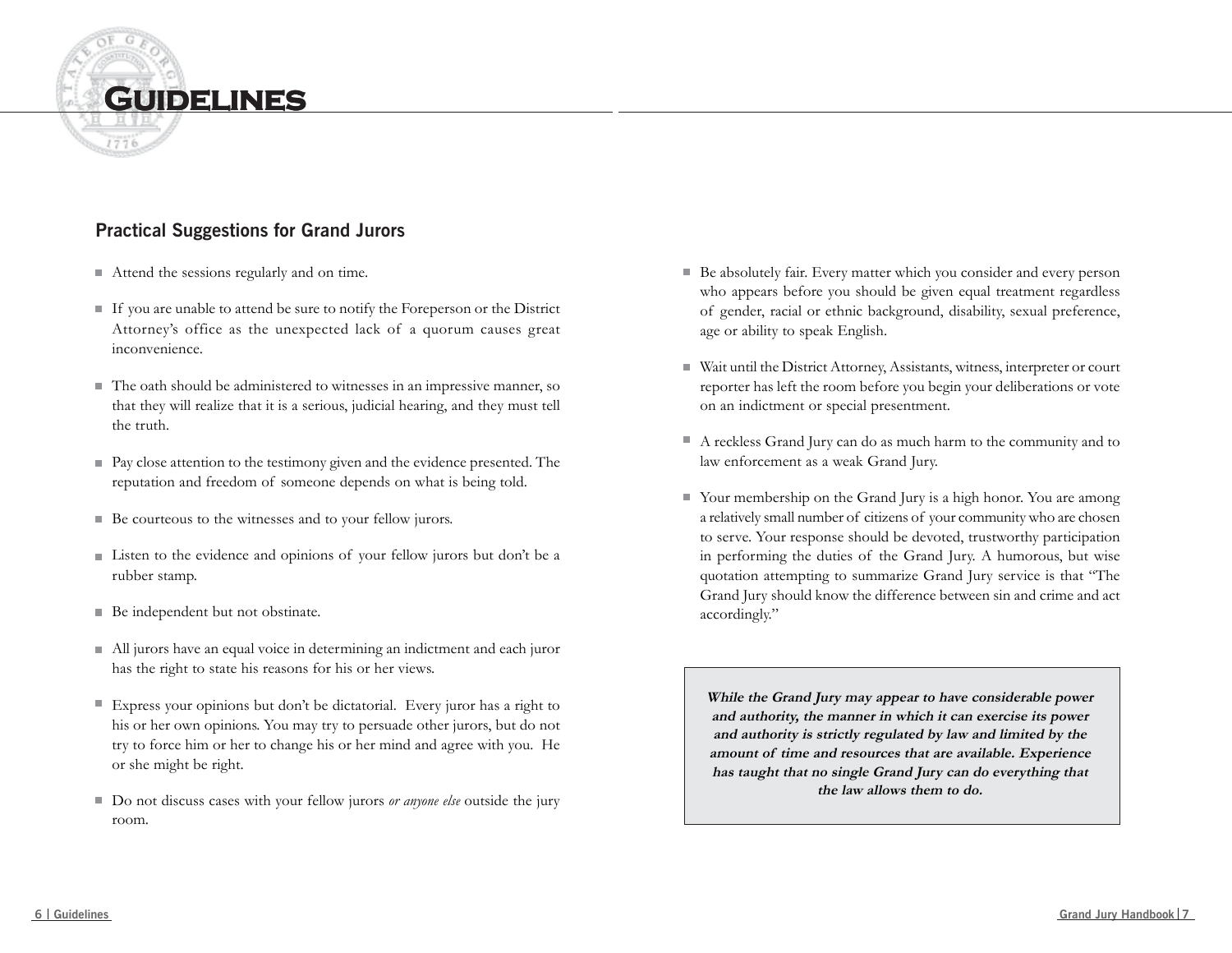

Throughout your service as a Grand Juror, you will hear references to words and phrases which have particular meanings under Georgia law. Some of the more common words and phrases are defined below.

#### **Accusation**

A formal charge against a person, alleging that he has committed a crime. In Georgia, the term "accusation" is used to describe a legal document used in lieu of an indictment or special presentment in misdemeanor cases and certain felony cases.

### **Capital Felony**

A criminal offense for which a sentence of death may be imposed.

### **Felony**

A crime punishable by death, imprisonment for life, life without parole or for a term of more than 12 months.

#### **General Presentment**

A written report to the court by the Grand Jury, generally issued at the end of the Term, in which the Grand Jury summarizes its activities and makes findings and recommendations which are authorized in conjunction with its non-criminal duties.

#### **Indictment**

The document in which the Grand Jury charges that there is probable cause to believe that the person named therein has committed the crime specified therein. Prior to its having been considered by the Grand Jury, a proposed indictment may be referred to as a "bill of indictment."

#### **Juvenile Court**

The court which has jurisdiction over children under the age of 17 who are alleged to be delinquent, unruly, deprived or mentally ill.

#### **Malicious Prosecution**

A criminal prosecution initiated by a person for malice or spite when probable cause does not exist to believe that the defendant committed the offense charged.

#### **Magistrate**

A judge of a court who is authorized to issue arrest and search warrants, and who has jurisdiction to conduct commitment hearings and try certain misdemeanor and ordinance violations and civil cases. In Georgia, judges of the Magistrates Courts and Municipal Courts are referred to as magistrates.

#### **Misdemeanor**

A crime, other than a felony, punishable by imprisonment for 12 months or less, or a fine, or both.

#### **"No Bill"**

A finding made on a bill of indictment by the Grand Jury when, after hearing the evidence, that the charges against the accused are groundless or the evidence is insufficient to present an issue for trial.

#### **Person**

By law, person can mean an individual, a corporation, an association or a partnership.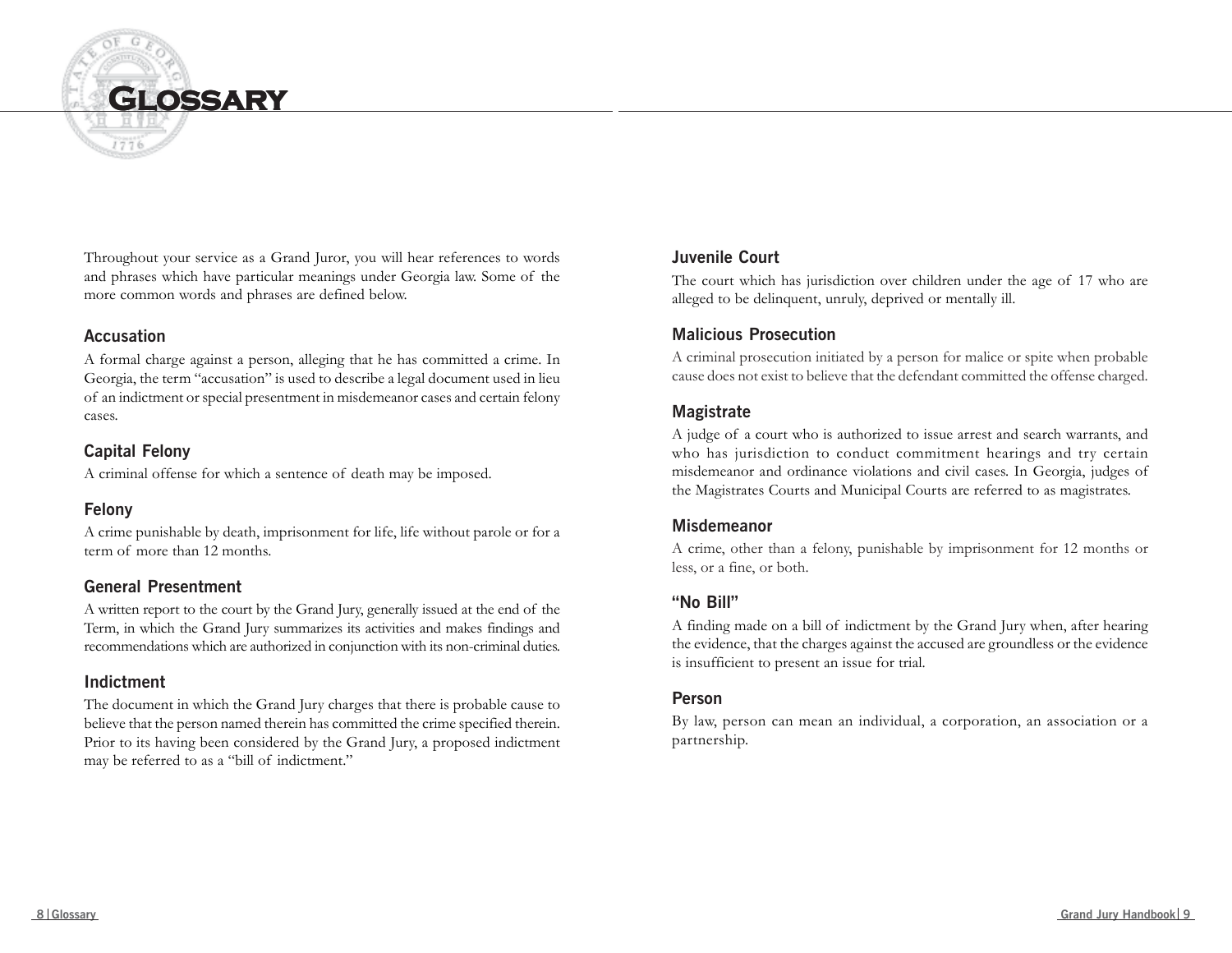#### **Probable Cause**

The term used to describe a finding by the Grand Jury that the facts would justify a person of reasonable caution to believe that an offense has been committed. Probable cause does not involve a certainty, but requires merely a probability, something more than a mere suspicion or possibility.

#### **Prosecutor**

In Georgia, the person who initiates a prosecution by making an affidavit before a magistrate or judge charging a named person with the commission of an offense which results in an arrest warrant being issued or an indictment or accusation being returned.

#### **Special Presentment**

A legal document which is substantially the same as an indictment except that no person is named as the prosecutor because, in theory, the offense charged is based on the Grand Jury's own knowledge or observation and not upon an arrest warrant.

#### **State Court**

A court established by the General Assembly in 66 counties having concurrent jurisdiction with the Superior Court over civil cases and misdemeanors.

#### **Statute of Limitations**

The time limit, fixed by law, within which a criminal prosecution must be commenced by the filing of an indictment, special presentment or accusation.

In Georgia, the statutes of limitation are:

- Murder no statute of limitation;
- Other crimes punishable by death or life imprisonment 7 years;
- RICO five years;
- All other felonies 4 years;
- Misdemeanors 2 years. There are circumstances, such as offenses where the victim is a child or the accused is a fugitive which can extend the statute of limitation.

#### **Superior Court**

A court established by the Constitution of Georgia having exclusive jurisdiction over cases involving divorce, equity, felonies, and titles to land, and concurrent jurisdiction over other civil and criminal cases.

#### **Term of Court**

This phrase is used to describe the period of time, usually expressed in months, during which a court must hold court at least once within the county and the time limit in which a particular Grand Jury will sit. In Georgia, the Terms of Court are set by the legislature and vary from county to county from 2 months to 6 months.

#### **"True Bill"**

The endorsement made by a Grand Jury on an indictment or special presentment when they find there is probable cause to believe that the accused committed the alleged act.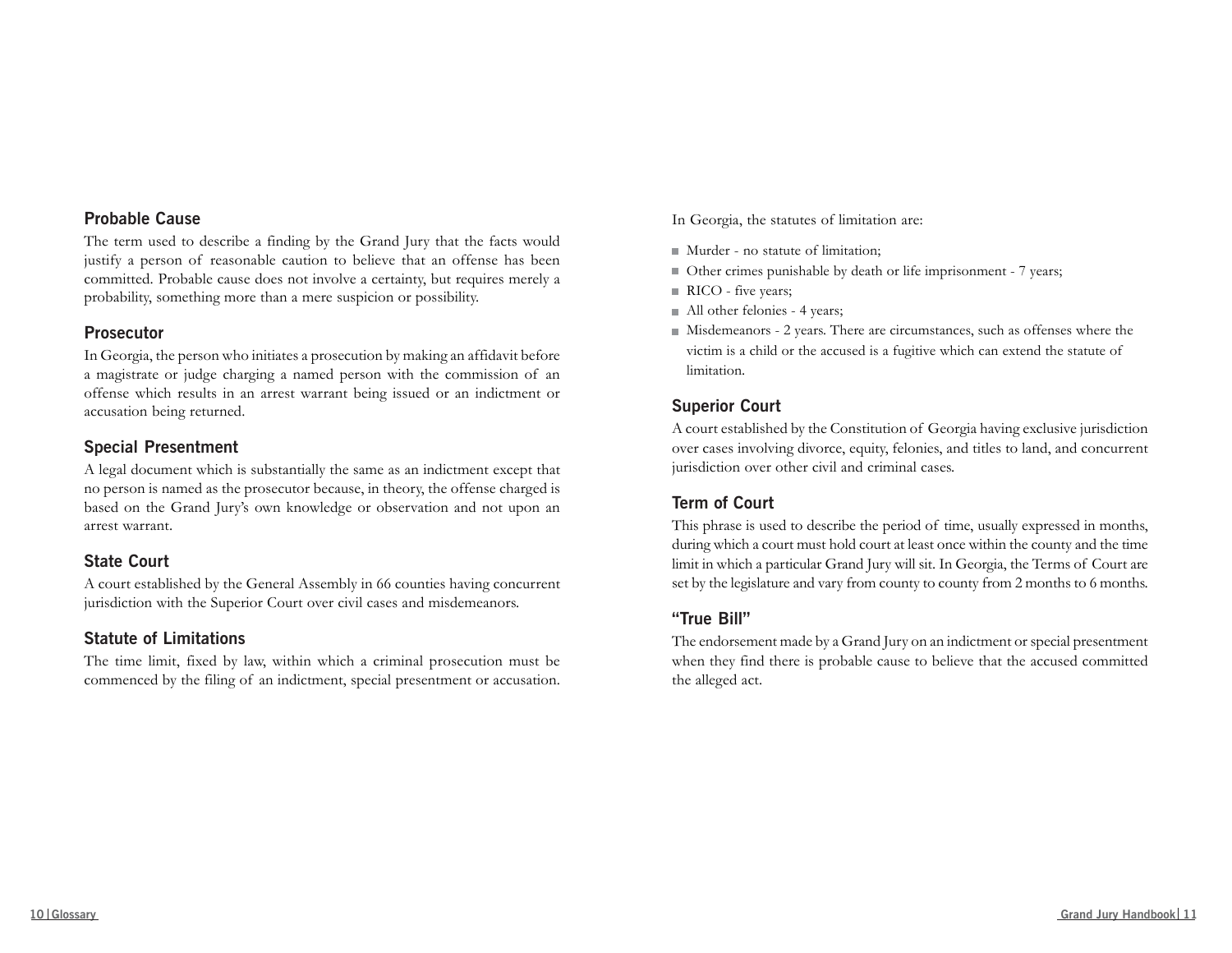

Service on a Grand Jury will provide you with a unique opportunity to participate in the administration of justice. In order to better appreciate the functions of the Grand Jury today, it is necessary to understand a little about its history and evolution.

While there may have been a similar body in Athens, Greece, before the first century A.D. and in Tenth century Scandinavia, the direct ancestor of the modern Grand Jury is generally accepted to date from the 1166 A.D. decree of King Henry II of England. This decree required twelve knights or other freemen of every hundred, and four men of every township, to submit accusations of murder, robbery, larceny, and harboring of criminals. Under the Norman and Plantagenet kings, judges were required to ride a circuit to hold court in the outlying counties. Because the majority of criminal cases were brought by private citizens, many cases were found to be completely baseless. The panel of knights and freemen called for in Henry II's decree provided a ready screening device to weed out baseless cases before they went to trial. This panel became known as the great or, in Norman French, the "Grand" Jury (the trial jury, by contrast, is the small or ordinary, the "petit" jury). Because they were also charged by the King with

discovering what crimes had been committed in the County since the previous Term of Court, they were also called the "Grand Inquest."

While during the Thirteenth and Fourteenth Centuries, the members of the Grand Jury formed the whole or part of the petit jury, eventually, a total separation of the Grand and petit juries evolved. By this time the primary function of the Grand Jury emerged: that is, to look at the prosecutor's evidence and determine if there was probable cause for indictment. In addition to acting as a screening device, the Grand Jury also provided citizens a degree of local control over criminal prosecutions. Few criminal cases could be presented to the courts unless at least 12 of the Grand Jurors in the locality where the crime had occurred concurred in a True Bill. This procedural safeguard, guaranteed to all Englishmen by the Magna Charta, provided protection against attempts by the King and nobles to persecute citizens through the use of unwarranted criminal charges.

When English colonists began settling in North America, they continued to follow the English legal system which included the Grand Jury. It was during this period

#### **1166 A.D.**

The ancestor of the modern Grand Jury is formed with King Henry II's decree that twelve knights or other freemen of every hundred, and four men of every township, must submit accusations of murder, robbery, larceny, and harboring of criminals.

English colonists begin

settling in North America and continue to follow the English legal system which includes the Grand Jury. The Grand Jury also acquires administrative duties outside criminal law.

**1600s -1700s**

**1775 -1783** *American Revolution*

#### **1735**

The first Grand Jury in Georgia convenes in Savannah during the Trustee Period.

#### **1785 -1795**

Grand Juries are instrumental in alerting the citizens to the Yazoo Land fraud, a scandal in which four companies bribed and intimidated a bill through the assembly. The bill made investors rich by selling them vast amounts of land at low prices while higher bids for the same land were ignored.

#### **1200 - 1300** "Petit" or trial juries and Grand Juries become separate entities.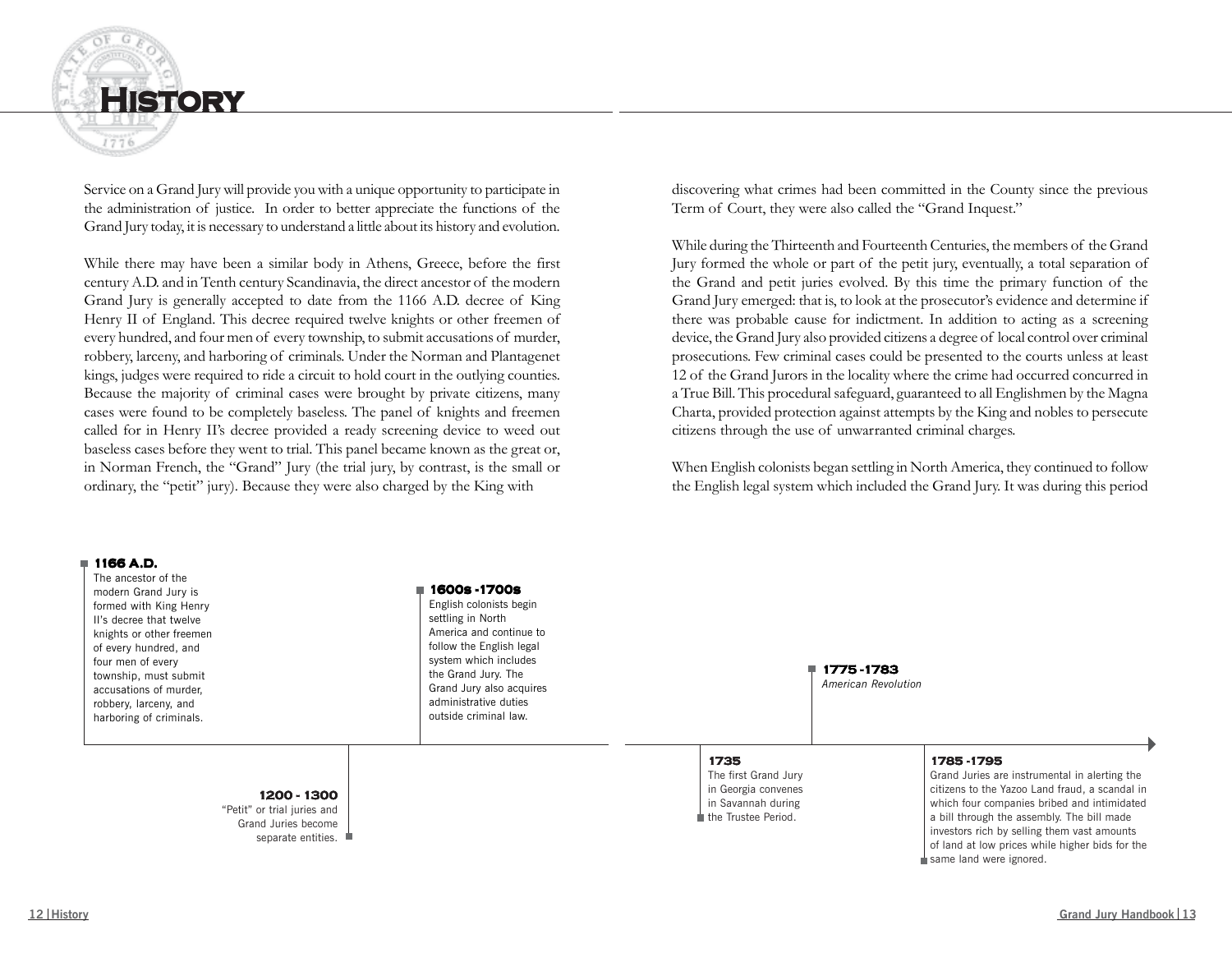that Grand Juries acquired many administrative duties outside the criminal law. In Georgia, the Grand Jury is older than the Superior Courts, the first Grand Jury having been convened in 1735 in Savannah during the Trustee period. Prior to the American Revolution, Grand Juries in Georgia and the other colonies played a significant role in opposing British policies.

After the Revolutionary War, the Grand Jury continued to be a part of the judicial systems in the thirteen original states. While no mention was made of the Grand Jury in the Constitution of the United States when it was proposed for ratification in 1787, provisions for the Grand Jury were taken up by Congress when it met for the first time in 1789. In the Fifth Amendment to the Constitution of the United States, it was provided that:

#### **5th Amendment**

**"No person shall be held to answer for a capital, or otherwise infamous crime, unless on a presentment or indictment of a Grand Jury."**

In Georgia, Grand Juries played an important role in the development of the State. The routes for many of our early roads were suggested by Grand Juries in their General Presentments and Grand Juries were among the first public bodies to alert the citizens of Georgia to the infamous Yazoo Land Fraud. Grand Juries also were instrumental in the calling of the Constitutional Convention of 1877.

Beginning in the late 1800's, questions about the Grand Jury began to appear. Critics characterized grand juries as "an expensive and cumbersome relic that had outlived its usefulness" and by the early part of the 20th Century many of the Western States had abolished or limited the use of the Grand Jury.

In Georgia, concern that some Grand Juries were abusing their authority to review local government led the legislature in 1869 to provide that "the duties of a grand jury shall be confined to such matters and things as by law it is required to perform." In addition, courts began to impose limits on the contents of Grand Jury Presentments, holding that a Grand Jury could not accuse someone of misconduct except by indictment or special presentment.

The role of the Grand Jury continues to evolve to meet the demands of society. While duties such as inspecting and recommending roads have passed into history, new duties have taken their place. These will be discussed in greater detail in the sections that follow.

While the Grand Jury remains a powerful institution through which ordinary citizens can participate directly in local government, its powers are not unlimited. Within the limits established by law, it is capable of providing a wealth of benefits to all of the citizens of your community.

#### **1787**

The Constitution of the United States is proposed but makes no mention of Grand Juries.

#### **1789**

Congress meets for the first time and provisions for the Grand Jury are taken up by instituting the Fifth Amendment, which states that "No person shall be held to answer for a capital, or otherwise infamous crime, unless on a presentment or indictment of a Grand Jury."

#### **1869**

In response to a concern that some Grand Juries were abusing their authority to review local government, the Georgia legislature provides that "the duties of a grand jury shall be confined to such matters and things by law it is required to perform."

**20th Century - Present**

The role of the Grand Jury continues to evolve to meet the ever-changing demands of society.

#### **1887**

Grand Juries are instrumental in calling the *Constitutional Convention of 1887.*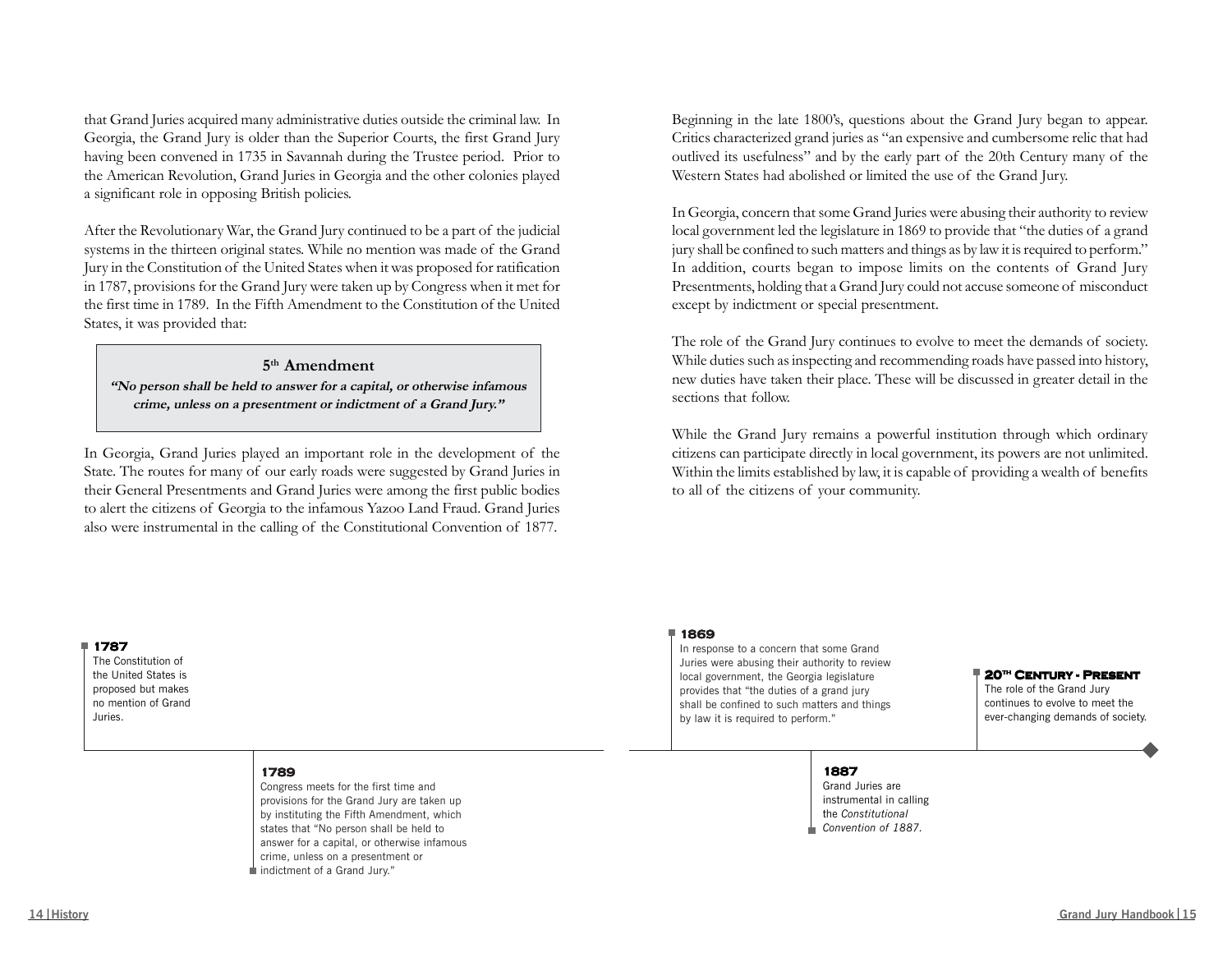**Selection & Administration**

Many people who receive a notice or summons informing them that they have been selected to serve on the Grand Jury wonder, "How did I get selected for this?" To understand how you came to be selected, we first must examine who is qualified for service on the Grand Jury and then how Grand Jurors are selected.

## **Qualifications**

1776

All citizens of Georgia may serve on a Grand Jury if:

- They are a citizen of the United States;
- They are 18 years of age or older;
- They are not incompetent because of mental illness or retardation;
- They are a current resident of the county and have resided in the county for 6 months prior to serving; and
- They are the most experienced, intelligent and upright of persons.

Any citizen who meets these basic requirements is eligible to be selected for Grand Jury duty unless he or she:

- Has been convicted of a felony in a state or federal court and has not been pardoned or had his or her civil rights restored; or
- Currently holds or has, within the previous two years, held an elected office in state or local government; or
- $\blacksquare$  Has served as a grand juror in a state court at the preceding term of court.

Individuals who are 70 years old or older may request, in writing, to have their names removed from the jury lists. For further information on this, you should ask the District Attorney.

## **Selection**

All jurors are selected from a list of the qualified residents of the county. This list is developed by the Board of Jury Commissioners so that it reflects a fair cross-section of the citizens of the county. The primary sources for this list are drivers' license records and voter registrations, but the Commissioners may use any other source to insure that the jury list fairly represents the population of the county.

The jury list is revised at least every two years. From this list the Commissioners develop a second list containing names of the most intelligent and upright citizens of the community from which the grand jurors will be selected.

Prior to each Term of Court, the grand jury list is used to select the names of those citizens who will be summoned for service on the Grand Jury. This can be done either manually or by computer, depending on the county.

In counties which rely on a manual system, the Commissioners take names from the Grand Jury list and place them on slips of paper which are put into the Grand Jury box. The box is brought into open court where a judge of Superior Court draws between 18 and 75 names of persons to be summoned for duty on the Grand Jury.

In counties which use a mechanical or computerized jury selection system, prior to each Term, 18 to 75 names from the grand jury list are selected at random by the computer in accordance with local court rules.

After the prospective grand jurors' names have been selected, the Clerk of the Superior Court is responsible for notifying the prospective grand jurors when and where to report. This can be done either by mailing you a notice or summons or by having it delivered to your residence by the Sheriff. It should be noted that willful failure to report for Grand Jury service is contempt of court.

## **Organizing and Empaneling the Grand Jury**

#### **Qualifying the Panel and Excusing Individuals From Service**

At the time and date specified in the summons (usually the first day of the Term), those selected for service on the Grand Jury assemble at the county courthouse (or other location indicated in the summons). At that time a Judge of the Superior Court or someone designated by the Judge will usually ask the assembled jurors if any of them are disqualified from serving. **It is vital that you advise the Court at this time if you have any reason to believe you may be disqualified. Failure to do so can invalidate the work of the Grand Jury during the Term and require those criminal cases to be reindicted.** The reasons which would disqualify someone from serving on the Grand Jury are on page 14. The most common reason why someone is disqualified from serving on the Grand Jury is that they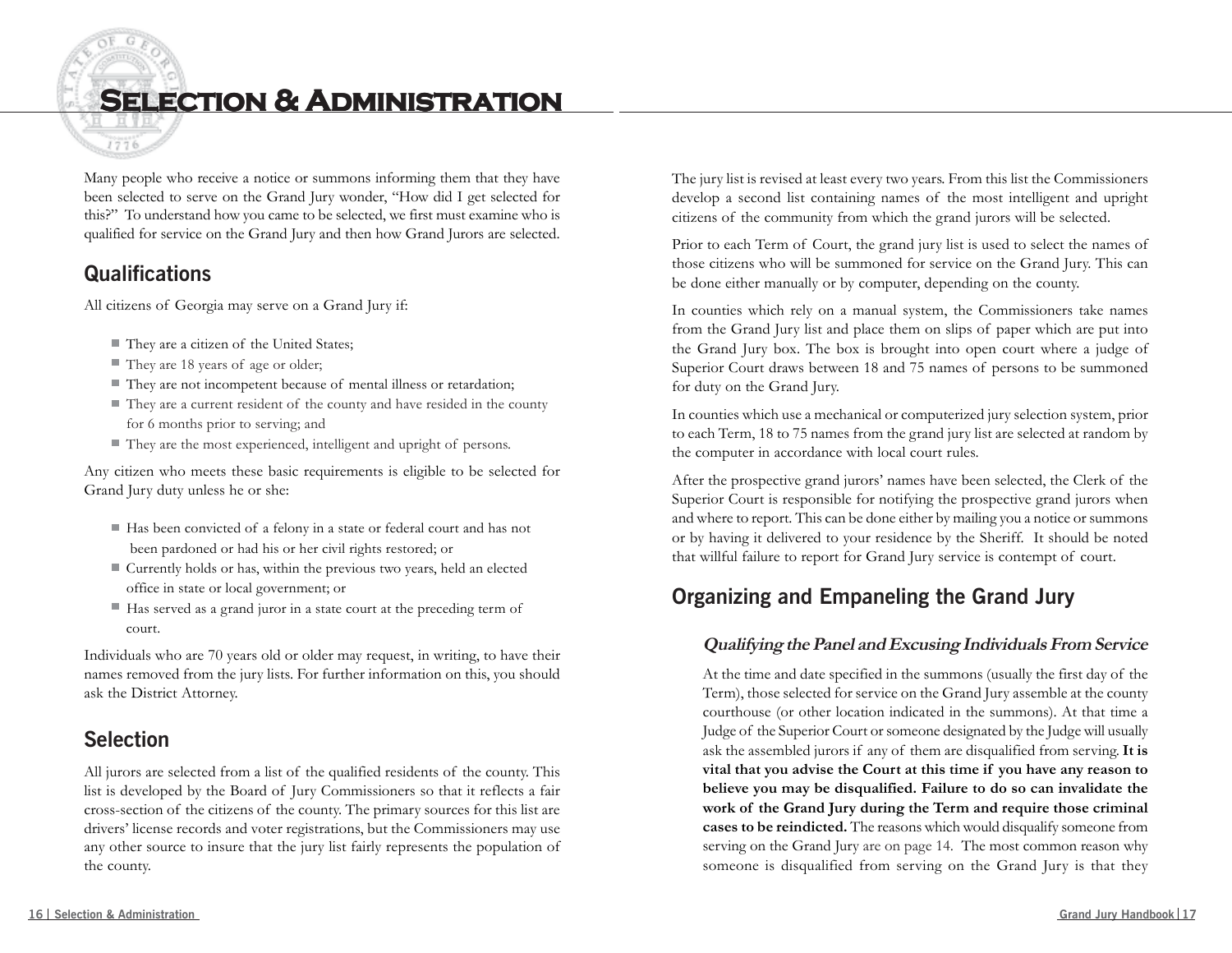have moved out of the county. On page 20 of this Handbook, we will discuss those instances when a Grand Juror may be disqualified in a particular case or cases. (**Note:** A Grand Juror who is disqualified in a particular case can hear other cases.)

At the same time, the Judge (or the person designated by the Judge) will ask if there is anyone who is otherwise unable to serve as a Grand Juror for that Term because he or she will "be engaged . . . in work necessary to the public health, safety or good order" or for other good cause. In these cases, the Judge (or a person designated by the judge), has the discretion on an individual basis to defer such person's jury service to another time. By law, no one can be excused totally from jury service unless he or she is permanently mentally or physically disabled to the extent that they cannot perform the essential functions of a juror, even with reasonable accommodations.

After these persons are excused, the Court will usually select the first 16 to 23 persons whose names are on the list to serve as members of the Grand Jury and up to three alternate grand jurors. Those selected as alternates may be called on to serve if a member of the Grand Jury is disqualified or is absent for any reason. They also may serve on any inspection or examination committee in which case they have the same authority as other members of the Grand Jury. However, an alternate should not be present with the Grand Jury when criminal cases are being considered unless one of the members is disqualified or absent.

#### **Length of Service as Grand Jurors**

Those individuals selected as a Grand Juror or an alternate will normally serve for the full Term of Court unless they are discharged from further service by the Court. Because the length of a Term of Court varies from county to county, the Judge will usually advise you as part of the Charge how long you are expected to serve. This does not mean that you will be in constant session throughout the Term, but you may be called in from time to time as necessary. The District Attorney will discuss the schedule for Grand Jury meetings with you during your first session.

#### **Selection of Foreperson and Administration of the Oath**

After the Judge has selected the 16 to 23 persons and up to three alternates to serve on the Grand Jury, the remaining prospective jurors usually will be excused. The Judge will either appoint the Foreperson or direct that the Grand Jurors elect one of their members as Foreperson (see p. 18) and the Foreperson and other Grand Jurors will be administered the oath of office.

**Grand Jury Oath of Office "You, as foreperson [or member] of the Grand Jury for the County of \_\_\_\_\_\_\_\_\_\_\_\_\_\_\_\_\_\_\_\_\_, shall diligently inquire and true presentment make of all such matters and things as shall be given you in the court's charge or shall come to your knowledge touching the present service; and you shall keep the deliberations of the grand jury secret unless called upon to give evidence thereof in some court of law in this State. You shall present no one from envy, hatred, or malice, nor shall you leave anyone unpresented from fear, favor, affection, reward, or the hope thereof, but you shall present all things truly and as they come to your knowledge. So help you God."**

This oath, which is over 300 years old, indicates, in a general sense, both the duties and limitations of the Grand Jury. In taking the oath, each Grand Juror should understand the tremendous responsibility to the community which they assume upon being sworn into office. You pledge yourself to act on behalf of all of the citizens of your county without "envy, hatred, . . . malice, . . . fear, favor, affection [or] hope [of reward]." By taking this oath, you become, for this Term of Superior Court, a public officer. And while you have immunity from civil suit for your official acts, violation of your oath or misconduct as a Grand Juror can subject you to contempt of court or criminal prosecution with penalties of imprisonment for up to 5 years, fines up to \$1,000 or both. The District Attorney can provide you with additional information about this.

After the Grand Jury has been sworn, the following oath is administered to the bailiff whose job it is to attend to the Grand Jury:

#### **Bailiff Oath**

**"You do solemnly swear that you will diligently attend the Grand Jury during the present term and carefully deliver to that body all such bills of indictment or other things as shall be sent to them by the court without alteration, and as carefully return all such as shall be sent by that body to the court. So help you God."**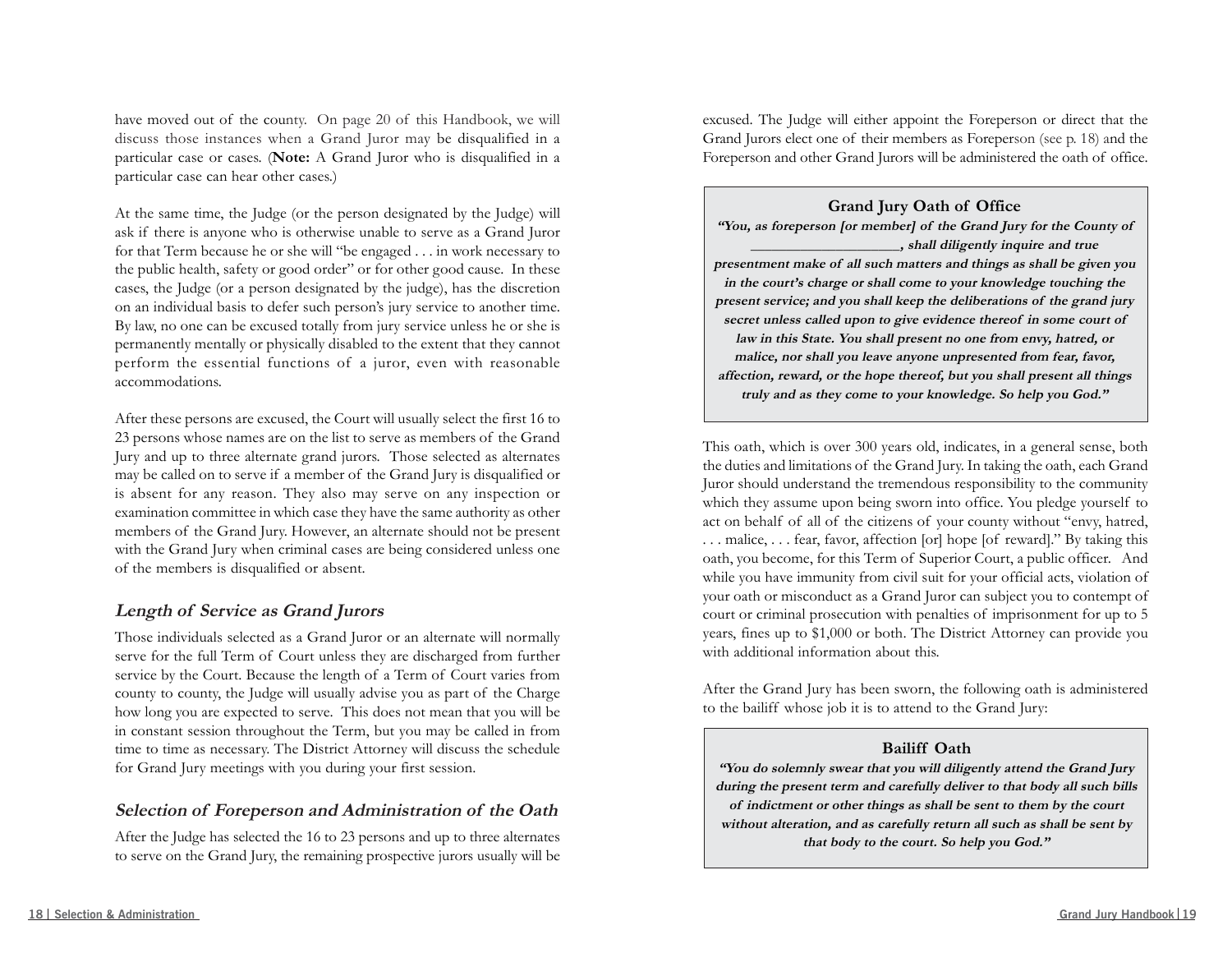#### **The Court's Charge to the Grand Jury**

After you have been administered your oath of office and the bailiff has been sworn, the Superior Court Judge will "Charge" the Grand Jury. In the Charge, the Judge will explain your duties, powers and responsibilities as Grand Jurors in both criminal and civil matters (see pages 21 and 25-33 for more information on these). The Judge may also direct the Grand Jury to investigate other matters of public interest. Following the judge's charge, the Grand Jurors will usually retire to the Grand Jury room to begin their duties.

## **Grand Jury Organization and Operations**

The first task facing any new Grand Jury is to develop their own internal structure and to identify the other individuals who they will interact with throughout the Term.

#### **Foreperson**

The Foreperson is the presiding officer of the Grand Jury and signs all indictments and presentments. As indicated on page 17, the Superior Court Judge may appoint the Foreperson, however, in many Circuits, the Judge will allow the Grand Jury to elect its Foreperson. The Foreperson may administer the oath to and question witnesses.

#### **Other Officers**

In many counties, the Court may appoint or the Grand Jury elect an *Assistant* or *Deputy Foreperson* to preside at Grand Jury meetings if the Foreperson will be absent for any reason. Other officers commonly found in the Grand Jury are a *Clerk* and a *Doorkeeper*.

The *Clerk* is usually charged with keeping the records of the Grand Jury such as attendance and a record of matters considered by the Grand Jury. The *Clerk* should also check each indictment or special presentment after the Grand Jury has voted and verify that the action taken is properly recorded on the backing and has been signed by the Foreperson. The *Doorkeeper's* job is to guard the door and notify the bailiff when the Grand Jury requires anything.

#### **Bailiff**

The *bailiff* is an officer of the court, appointed by the Sheriff and assigned to attend the Grand Jury. The *bailiff* assigned to the Grand Jury is charged with insuring that unauthorized persons do not enter the Grand Jury room when the Grand Jury is in session. When properly sworn, as discussed on page 17, the *bailiff* is authorized to deliver documents from the court to the Grand Jury and to make the return of indictments and special presentments which have been either True Billed or No Billed to the court so that they can be docketed.

#### **The Grand Jury's Legal Advisor – the District Attorney**

By law, the District Attorney is the legal advisor for the Grand Jury. In so providing, the legislature recognized that most citizens who serve on the Grand Jury are unfamiliar with the many technicalities of the law. The District Attorney is responsible for advising you on any questions of law or procedure which you may have as a Grand Jury. In 1973 the Georgia Supreme Court held that the Grand Jury must rely on the District Attorney for legal advice and may not employ any other lawyer for that purpose. Assisting the District Attorney in carrying out these duties will be Assistant District Attorneys and other employees of his or her office.

In addition to serving as legal advisor to the Grand Jury, the District Attorney and his or her staff are counsel for the State in all criminal cases which will be brought before you. The District Attorney's office will prepare the cases for presentation to the Grand Jury and subpoena necessary witnesses. The District Attorney and Assistant District Attorneys are authorized to be present with the Grand Jury when cases are being presented. They may also administer the oath to and question witnesses before the Grand Jury. Any presentments or indictments which the Grand Jury requests be drawn will be prepared by the District Attorney's office.

#### **Other Persons Authorized to Assist the Grand Jury**

If a hearing impaired person is to testify as a witness before the Grand Jury, the court will appoint an *interpreter* of the deaf sign language to interpret the proceedings and the witness' testimony. Additionally, in counties with a population of 150,000 or more, the District Attorney may provide a *stenographer* to record and transcribe the testimony of witnesses before the Grand Jury.

When requested by the Grand Jury, the Foreperson or clerk of the previous Grand Jury may review and report on actions taken by that Grand Jury. In such a case, they are entitled to the same compensation as members of the present Grand Jury.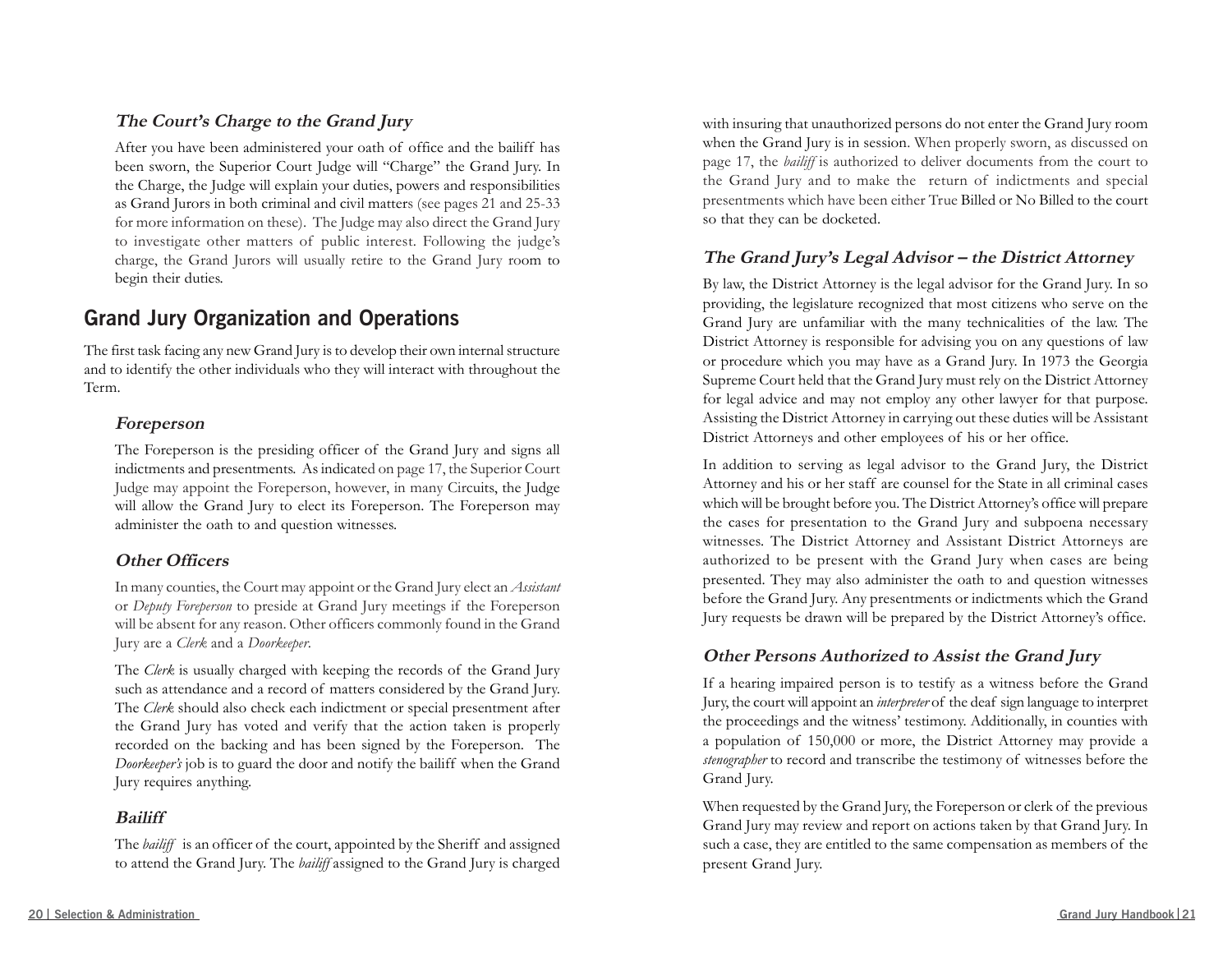When carrying out its civil functions, the Grand Jury may form committees to conduct inspections or investigations. They may also appoint a citizen of the county to provide technical expertise to either the Grand Jury or the committee. This will be discussed in greater detail on page 29.

#### **Meetings and Quorum**

As indicated on page 16, meetings of the Grand Jury are scheduled based on the requirements of your Court. However, in order for the Grand Jury to hear evidence or take any official action, at least 16 qualified members must be present in the Grand Jury room.

#### **Disqualification of Grand Jurors in Particular Cases**

On page 14, we mentioned that certain individuals cannot serve on the Grand Jury. However, there are circumstances when a Grand Juror may be disqualified from serving for a particular case or cases because of his or her relationship to either the victim or the accused. For obvious reasons, a Grand Juror who was either the victim of or a defendant in a crime being considered by the Grand Jury is disqualified.

A Grand Juror who is related by blood or marriage within the sixth degree to a person under investigation by the Grand Jury or any party interested in the results of the case is also disqualified. Normally, in addition to the accused, the victim and the prosecutor are the "interested parties" but a Grand Juror who contributed to a fund to help prosecute the accused has also been held to be an interested party. The chart on page 22 shows who are related within the sixth degree, by blood or marriage. "**X**" represents the Grand Juror.

If, at any point during your Term, you have any concern that you, or any other member of the Grand Jury, may be disqualified in a particular case, please speak to the District Attorney or an Assistant District Attorney. If a Grand Juror deliberates or votes in a case in which they are disqualified, the Court may be forced to dismiss any resulting indictment or special presentment.

#### **Compensation**

The amount and manner in which you will be compensated for your service on the Grand Jury varies from county to county. As page 34 will indicate, the Grand Jury empaneled at the Fall Term of Court has the duty to recommend the amount which jurors and bailiffs are paid.

## **Secrecy of Grand Jury Proceedings**

The oath you take as a Grand Juror that you **"shall keep the deliberations of the grand jury secret unless called upon to give evidence thereof in some court of law of this state."** There are important reasons behind this requirement as secrecy protects witnesses from intimidation or tampering, and makes it more difficult for a witness to avoid subpoena, hide or destroy evidence or for a defendant to evade arrest. Secrecy not only aids in the investigation, but is of particular importance to an accused who is later cleared by a "No Bill."

To insure secrecy, the law limits those who may be present in the Grand Jury room to the Grand Jurors, the District Attorney and his or her assistants, a stenographer or interpreter when authorized, and generally, only the witness who is testifying. While the Grand Jurors are deliberating and voting on a case, absolutely no one except the Grand Jurors may be present.

By law in Georgia, communications among Grand Jurors are excluded from evidence as a matter of public policy. However, you may disclose anything which occurred during your Term if ordered to do so by a judge of a court of record in this State.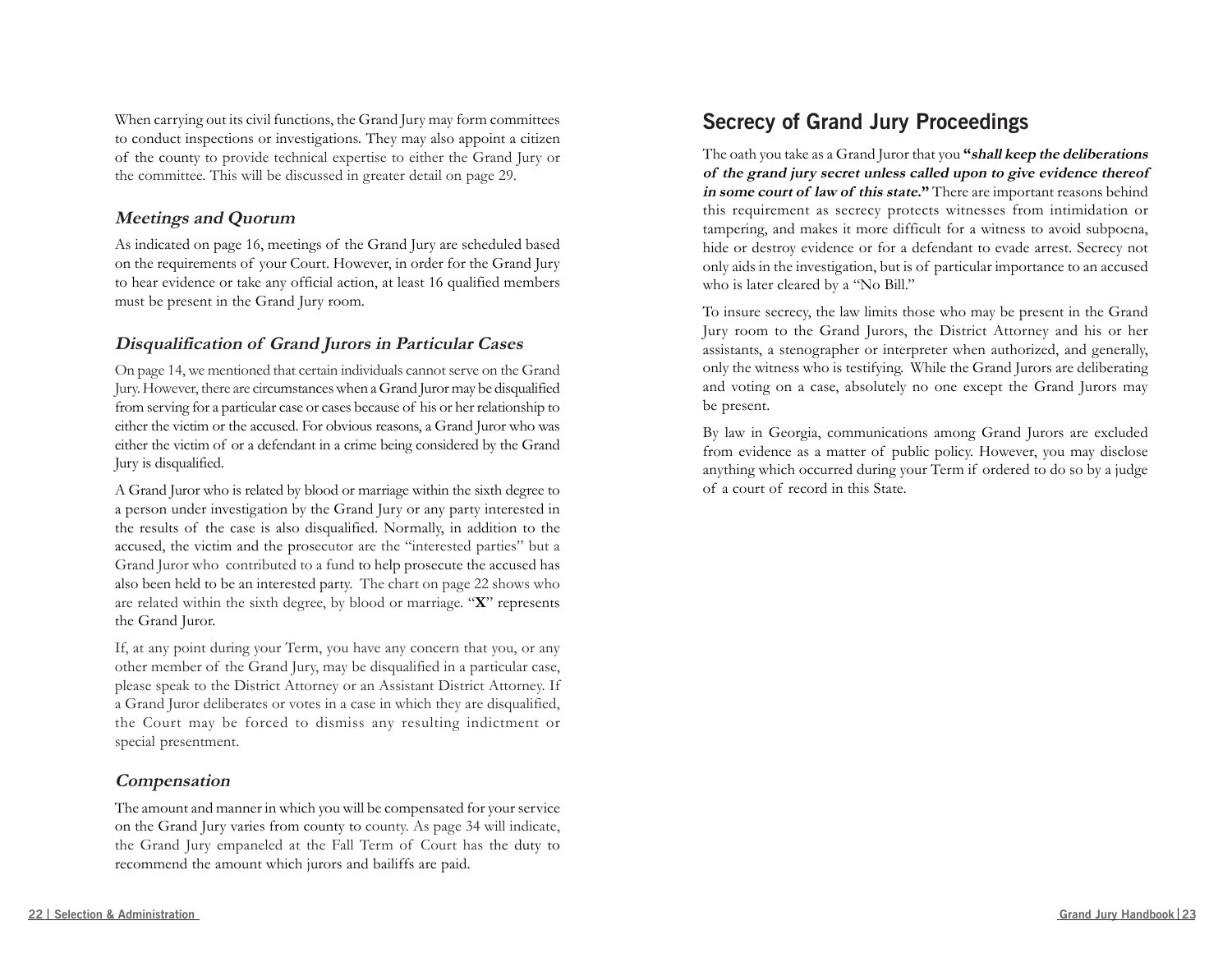### **Relation Within the 6th Degree**

| "X" Represents the Grand Juror |                                                                                                                                                                                                                                                                  |
|--------------------------------|------------------------------------------------------------------------------------------------------------------------------------------------------------------------------------------------------------------------------------------------------------------|
| <b>First Degree</b>            | Parents and children of <b>x</b>                                                                                                                                                                                                                                 |
| <b>Second Degree</b>           | Grandparents, brothers and sisters of<br><b>x</b> , and grandchildren of <b>x</b>                                                                                                                                                                                |
| <b>Third Degree</b>            | Uncles, aunts, nephews, nieces, great-<br>grandparents of <b>x</b> , and great-<br>grandchildren of x                                                                                                                                                            |
| <b>Fourth Degree</b>           | First cousins, great-uncles, great-aunts,<br>great-great-grandparents, great-<br>nephews and nieces of <b>x</b> , and great-<br>great-grandchildren of x                                                                                                         |
| <b>Fifth Degree</b>            | Great-great-uncles and aunts, the<br>children of a first cousin, the children<br>of great-uncles or aunts, great-great-<br>great-grandparents, great-great<br>nephews and nieces of x, and great-<br>great-great-grandchildren of <b>x</b>                       |
| <b>Sixth Degree</b>            | Great-great-great-uncles and aunts,<br>second cousins, first cousins twice<br>removed (being the children of the<br>children of a first cousin), children of<br>great-great-great-great-grandparents,<br>and great-great-great-nephews and<br>nieces of $\bf{x}$ |

This chart shows who is related within the sixth degree, by blood or marriage. A Grand Juror who is related by blood or marriage within the sixth degree to a person under investigation by the Grand Jury or any party interested in the results of the case is disqualified.

## **Criminal or Accusatory Function**



Because Georgia law requires that the Grand Jury must find a True Bill in most felony cases before the case may be brought to trial, a substantial amount of your time will be spent inquiring into the existence of possible criminal conduct. It should be noted that not every criminal case requires action by the Grand Jury. Indictment by the Grand Jury is not required for misdemeanors and certain felony offenses and in all but capital felonies, the defendant may waive indictment by the Grand Jury. In these cases, the prosecuting attorney may file an accusation, or in some instances a citation, directly with the Court. In addition, indictments are not used in cases when the accused is under 17 years of age and the case is brought in Juvenile Court.

## **How Cases Get to the Grand Jury**

Most cases which will be brought before you begin with a crime being reported to or discovered by a law enforcement agency such as the Sheriff 's department, police department, or a State law enforcement agency. Following an investigation, a law enforcement officer will obtain a warrant for the arrest of the person believed to have committed the crime.

In other cases, a private individual will have obtained an arrest warrant from a magistrate accusing a person of a crime. In these cases, there often has been little or no investigation by law enforcement.

After the accused is arrested, he or she will be brought before a magistrate, who will decide if the accused should be released on bail or held in custody. At that time, the accused may ask for a commitment hearing or allow the case to be bound over to Superior Court. If a commitment hearing is held, a magistrate will consider the facts in the case and determine if there is sufficient reason to believe that the accused committed the crime charged. If the magistrate determines that there is, the case will be bound over to the Grand Jury. After receiving and reviewing the warrants, police reports and interviewing key witnesses, the District Attorney's office will prepare an indictment or special presentment for presentation to you.

In addition to cases which are bound over, the District Attorney's office can bring an indictment or special presentment before you for investigation where the accused has not been arrested. Finally, if you or another member of the Grand Jury has personal knowledge that a crime has been committed for which the statute of limitations has not expired, the Grand Jury may request that the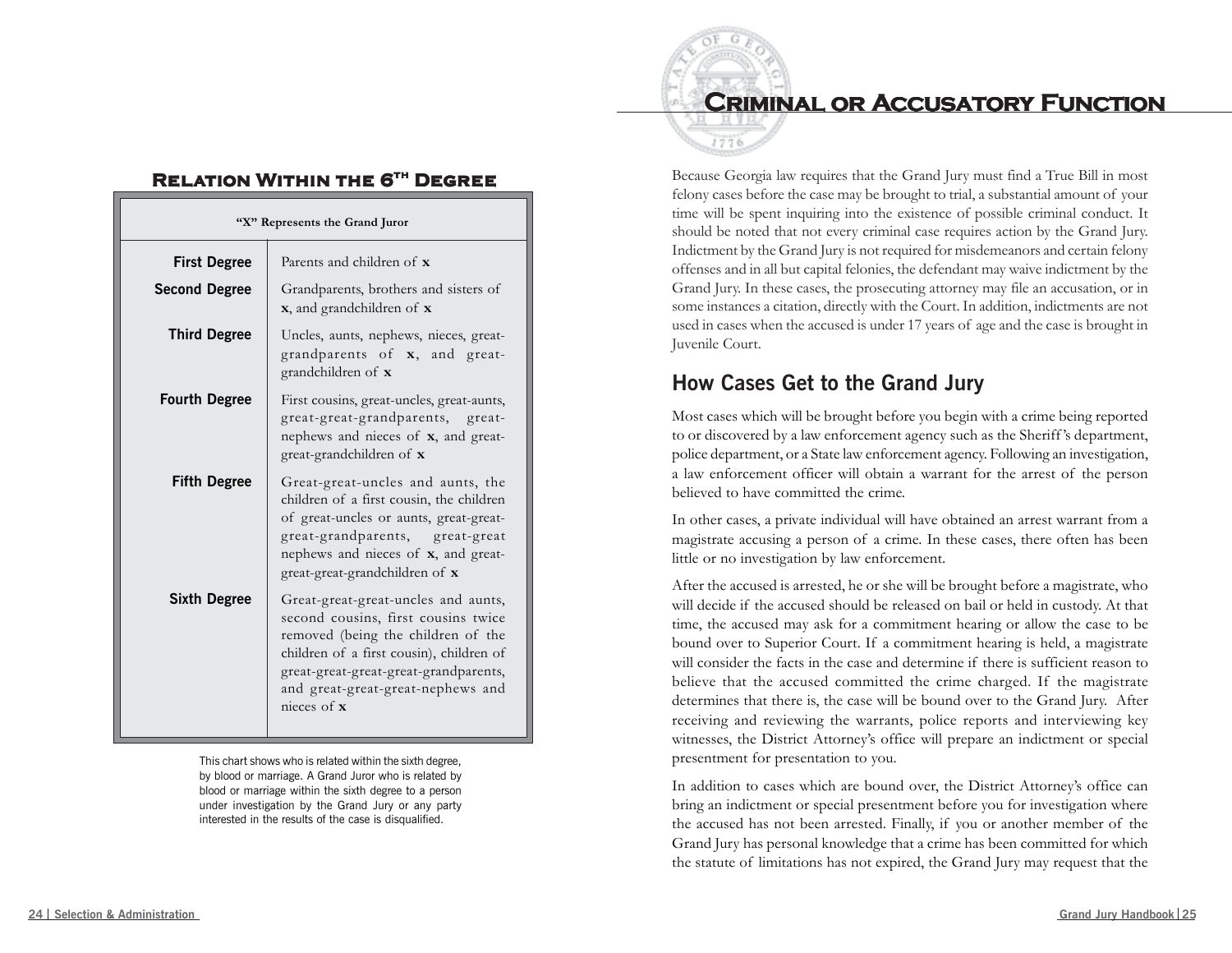District Attorney prepare an indictment or special presentment so the case may be considered by the Grand Jury.

It is the duty of the Grand Jury in criminal cases to determine from the evidence presented if there is probable cause to believe that a crime has been committed and that the person or persons named in the indictment or special presentment committed it.

## **Procedure in Criminal Cases**

#### **Preparation of the Case for Presentation to the Grand Jury**

Prior to each meeting of the Grand Jury, the District Attorney's office will prepare an indictment or special presentment for each case which is to be presented. In most cases, this is done from the arrest warrant and any reports prepared by the investigating officers and the crime laboratory. In addition the District Attorney's office will cause subpoenas to be issued by the Clerk for any witnesses or physical evidence which will be needed in order to establish that probable cause exists.

#### **Presentation of the Case**

When the Grand Jury meets, the District Attorney or an Assistant District Attorney designated by the District Attorney will either read or explain the proposed indictment [sometimes referred to as a "bill of indictment"] to the Grand Jury and will acquaint them with the witnesses who will testify. This is done to allow the Grand Jurors to know who the parties to the case will be in the event that one or more members are disqualified (see p. 20 and 22).

After explaining the indictment, the District Attorney will begin callin g the witnesses. These witnesses may appear voluntarily, at the request of the Grand Jury or the District Attorney, or they may be ordered to appear by serving them with subpoena. Each witness who appears before the Grand Jury in a criminal case must be administered the following oath by the District Attorney, an Assistant District Attorney, or the Foreperson:

#### **Witness Oath**

**"Do you solemnly swear or affirm that the evidence you shall give the grand jury on this bill of indictment or presentment shall be the truth, the whole truth, and nothing but the truth. So help you God."**

If a witness fails to take the required oath, his or her testimony would not be evidence and any indictment or presentment returned on this testimony would be invalid. In addition, if the oath administered to the witness is not substantially the same as the statutory oath and the testimony given should prove to be false, the witness cannot be prosecuted for perjury.

The witness will normally be first questioned by the District Attorney or an Assistant District Attorney, then by the Foreperson, and finally, if desired, by any other members of the Grand Jury. If you have a question which you would like to ask a witness but are in doubt whether or not it is a proper question, the advice of the prosecuting attorney presenting the case should be sought. The prosecuting attorney may also advise the Grand Jury about what evidence you may consider in your deliberations.

In most cases, the only witnesses who will be scheduled to appear before the Grand Jury will be the law enforcement officers who have investigated the cases. These officers may testify as to statements made to law enforcement officers by the suspects or by witnesses to the crime and to the results of any laboratory tests performed on physical evidence in the case. Even though such testimony is considered to be hearsay [an unsworn, out-of-court statement], it can be sufficient evidence on which to return an indictment. It is important to remember that at least one witness must be sworn and give testimony as to each indictment or special presentment in order for the indictment or special presentment to be valid.

As the case is being presented, each Grand Juror should be attentive to the testimony and evidence being presented. If it should appear that there is a difference between the testimony and the facts alleged in the indictment, this should be called to the attention of the District Attorney or the Assistant handling the case. (Example, the indictment alleges that John Smith was robbed, but the testimony is that Jane Smith was the victim.)

#### **Deliberations and Voting**

After the evidence is presented the prosecuting attorney will leave the room and the Grand Jury will be given the opportunity to discuss the case in private and to vote whether the bill of indictment is to be returned as a "True Bill" or a "No Bill". They may also defer taking action on the case by tabling it, holding the case for further investigation or request that additional or different charges be presented to them.

In considering an indictment, it is important that you remember that the function of the Grand Jury is not to try the merits of the case but rather to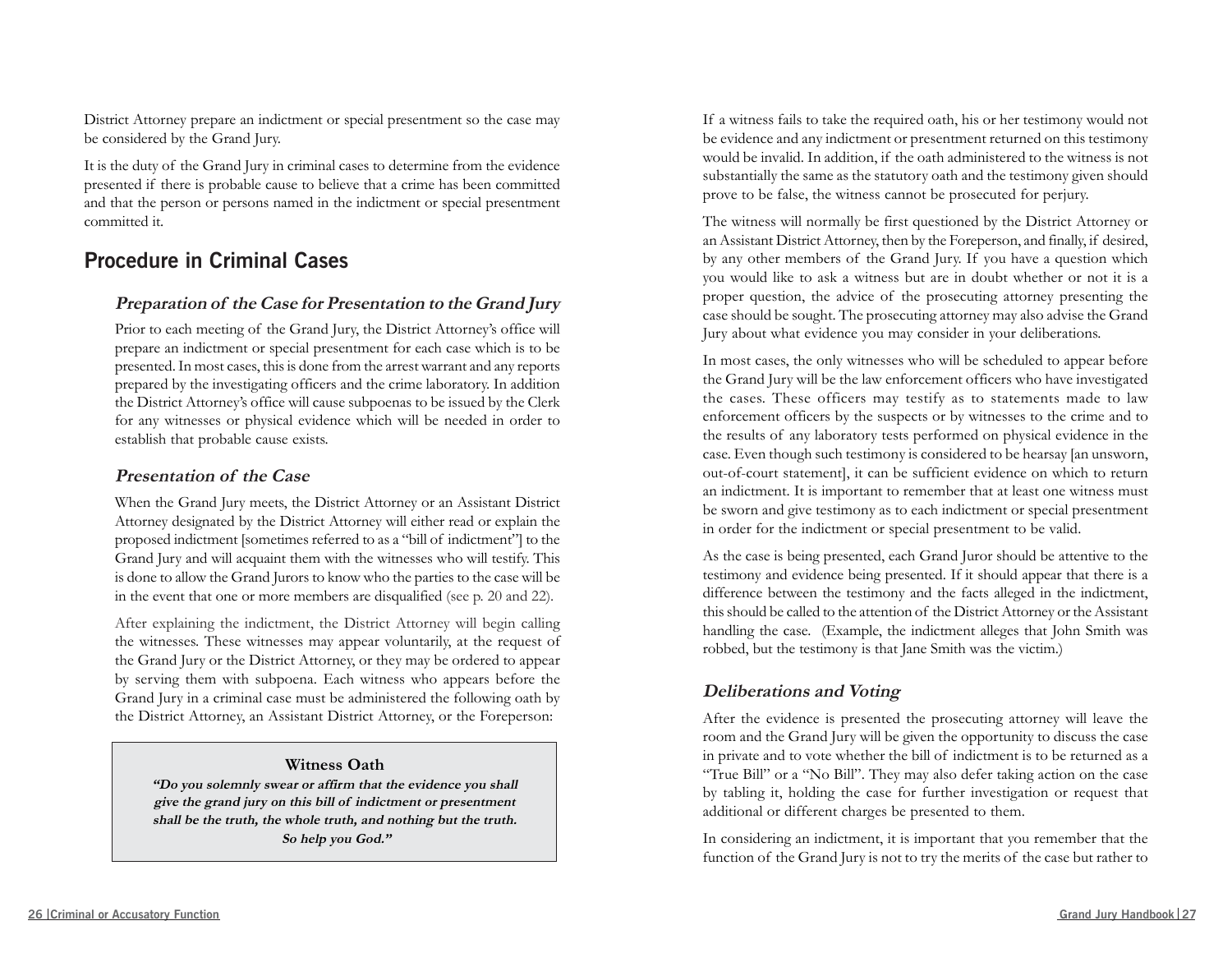determine if probable cause exists. It would be difficult, if not impossible, to determine a case on its merits as the defendant does not have the right to appear before the Grand Jury, to cross-examine witnesses or to present evidence on his or her own behalf. A defendant may not be compelled to appear and testify before the Grand Jury.

The law requires that not less than sixteen grand jurors actually participate in voting on an indictment or special presentment. If twelve or more grand jurors vote in favor of the indictment, then the Foreperson or clerk should enter the words "True Bill" in the appropriate space on the indictment. The indictment should also show on its face the names of all the grand jurors who voted on the indictment [strike only the names of those who did not participate].

If, however, the grand jurors vote that there is insufficient evidence to believe that the person named in the indictment committed the act charged, then the Foreperson or clerk would enter the words "No Bill" in the appropriate space on the indictment. If in finding a "No Bill", the Grand Jury concludes that the indictment was unfounded or malicious, the Grand Jury may endorse the indictment as a " Malicious Prosecution", in which case the person instigating the prosecution (the "prosecutor") will be compelled to pay all costs for bringing the unfounded charge.

If two successive Grand Juries should make two returns of "No Bill" on the same charge, further prosecution of the same offense is barred, unless the "No Bill" was procured by the fraudulent conduct of the person charged in the indictment. Whatever entry is made on the indictment, it must be signed by the Foreperson or acting Foreperson.

#### **Actions Taken if the Indictment Is "True Billed"**

If <sup>a</sup>"True Bill" is found, the indictment must be returned in open court, either by the entire Grand Jury or delivered by the Grand Jury to the sworn Grand Jury bailiff to be returned in open court. In order for the return to be made in "open court" it must be made "in the courtroom or place where court was being held open to the public with the judge and clerk present." If an indictment is not returned in open Court or if it is returned by anyone other than the Grand Jury or bailiff, the defendant can have the indictment dismissed.

If Court has recessed for the day or the judge and clerk are not available when the Grand Jury is ready to have an indictment returned, the Grand

Jury bailiff may hold the indictment overnight and return it the next day when court opens.

After a "True Bill" has been returned, the accused has the opportunity to have a fair and impartial jury determine if he or she is guilty of the crime(s) charged in the indictment.

#### **Criminal Proceedings Involving Certain Public Officials**

Although generally the accused has no right to appear before the Grand Jury, Georgia law allows some current and former public officials and peace officers to be present when the Grand Jury is considering indicting them for offenses involving the conduct of their official duties. These public officials include present and former:

- State officials whose positions are created by the Constitution or by a statute;
- Elected county officers (including judge of Probate Court, clerk of Superior Court, tax commissioner and county commissioner); and
- Mayors and members of municipal governing authorities.

In addition to public officials, a peace officer who is charged with a crime alleged to have occurred while the officer was in the performance of his or her duties is also permitted to be present with the Grand Jury.

In these cases, the accused has a right to receive a copy of the proposed indictment before it is presented to the Grand Jury and to be present, with his or her attorney, in the Grand Jury room during the presentation of all evidence against him. The official or officer also may make a sworn statement to the Grand Jury but cannot be subjected to cross-examination.

The Courts have held that these procedures are based on the belief of the legislature that "... the smooth, uninterrupted functioning of government, so important to the public welfare, may be endangered by requiring high public officials to endure a time consuming trial ... (on) an unfounded indictment."

The Supreme Court of Georgia has also held that a Grand Jury has no right, in the absence of specific statutory authority, to return a general presentment which charges a public officer with misconduct in office. If the Grand Jury finds such misconduct, they are limited to returning an indictment or special presentment charging the official with a crime.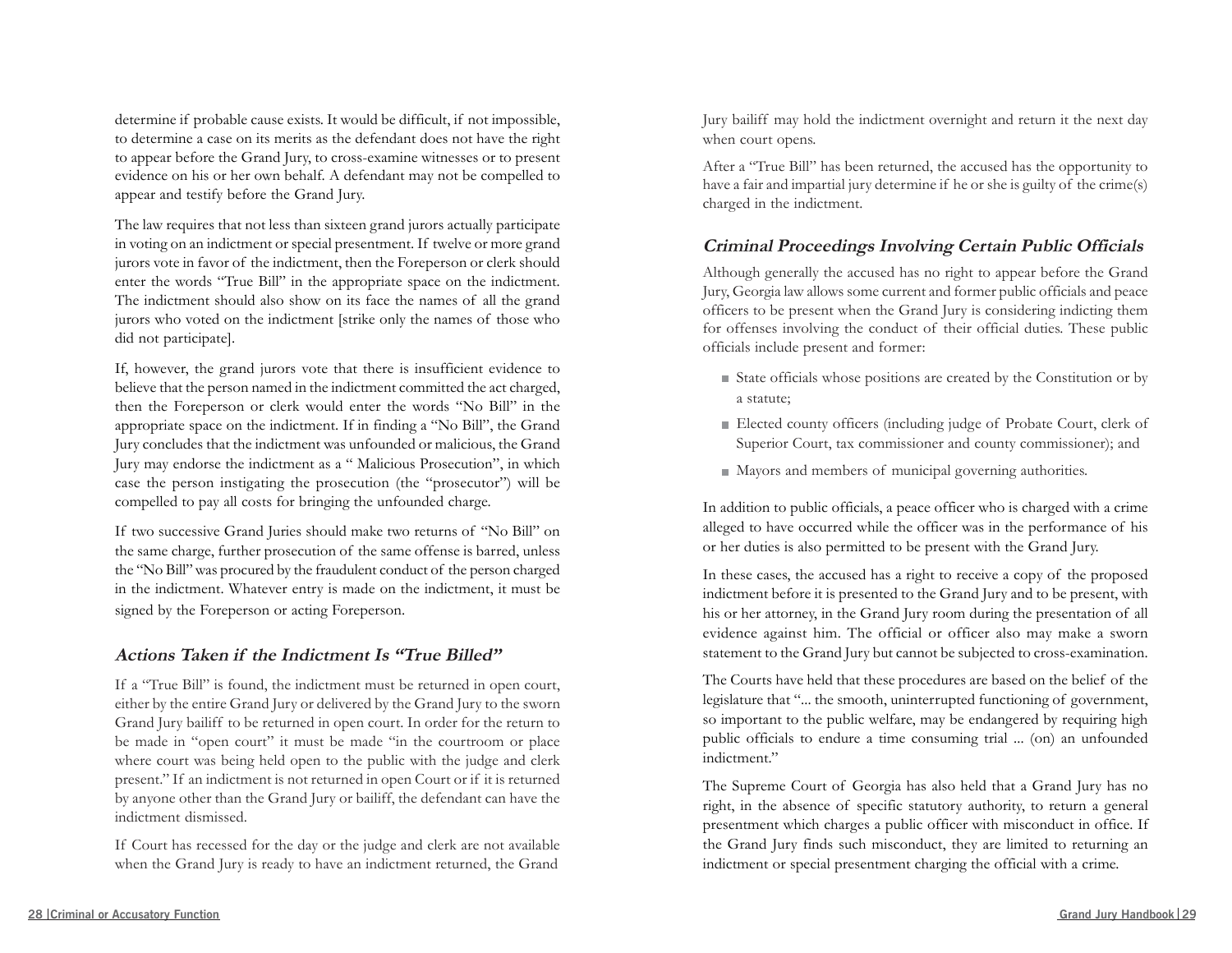

Since Colonial times, Georgia Grand Juries have been authorized, and in some cases required, to perform duties unrelated to criminal law. These functions, traditionally referred to as civil functions or duties, fall into four categories: Inspections or Investigations, Elections and Voting, Appointments and Nominations, and Miscellaneous Duties. Because in the past some Grand Juries have "exceed[ed] their authority and . . . become involved in politics and local feuds," the legislature and courts have strictly regulated the Grand Jury's duties and the procedures which the Grand Jury must follow in performing its civil functions. The rules which apply to each of the civil functions vary considerably and in most cases are too detailed to be easily summarized in this Handbook. The District Attorney or the Court can advise you about these rules as needed.

## **Inspection or Investigations of Public Property, Records and Offices**

#### **Generally**

In 1994, the General Assembly eliminated most of the mandatory inspections and reports which the Grand Jury was required to perform either annually or each Term of Court and replaced them with Annual, Periodic and Optional Inspections.

#### **Annual Inspections**

The Grand Jury is to inspect the condition and operation of the jail at least once each calendar year.

#### **Periodic Inspections**

At least once every three calendar years, the Grand Jury is to inspect and examine the offices and operations of the Clerk of Superior Court, Judge of Probate Court, the county treasurer or depository and the offices of the District Attorney, if located in the county. If the District Attorney does not maintain an office in the county, the Grand Jury may inspect the offices of the District Attorney when they deem it necessary.

#### **Optional Inspections or Investigations**

Whenever deemed necessary by eight or more Grand Jurors, the

Grand Jury shall appoint a committee of the Grand Jury to inspect or investigate the following:

- Any county office;
- Any county building;
- Any public authority of the county;
- Any court or court official of the county;
- The county board of education or county school superintendent; or
- Any of the records, accounts, property, or operations of any of the entities described above.

When the Grand Jury conducts a civil investigation or inspection under the 1994 legislation, the District Attorney will advise you concerning the procedures which must be followed. During an authorized inspection or investigation, the Grand Jury or the designated committee is authorized to examine books, records, and accounts, to have witnesses subpoenaed and hear evidence. Any oral testimony heard by the Grand Jury must be taken under oath as unsworn statements are not evidence.

The Grand Jury is authorized to appoint one citizen of the county to provide technical expertise during the inspection or investigation. This technical expert receives the same compensation as Grand Jurors.

The following oath must be administered to witnesses who appear before the Grand Jury during a civil investigation or inspection:

#### **Witness Oath**

**"You do solemnly swear (or affirm) that the evidence you shall give the grand jury in its civil investigation of (here identify the county officer, office or authority being investigated or inspected), shall be the truth, the whole truth and nothing but the truth. So help you God."**

The Grand Jury is authorized to prepare and submit for publication reports or presentments based on its inspections or investigations. (See p. 34 and 35).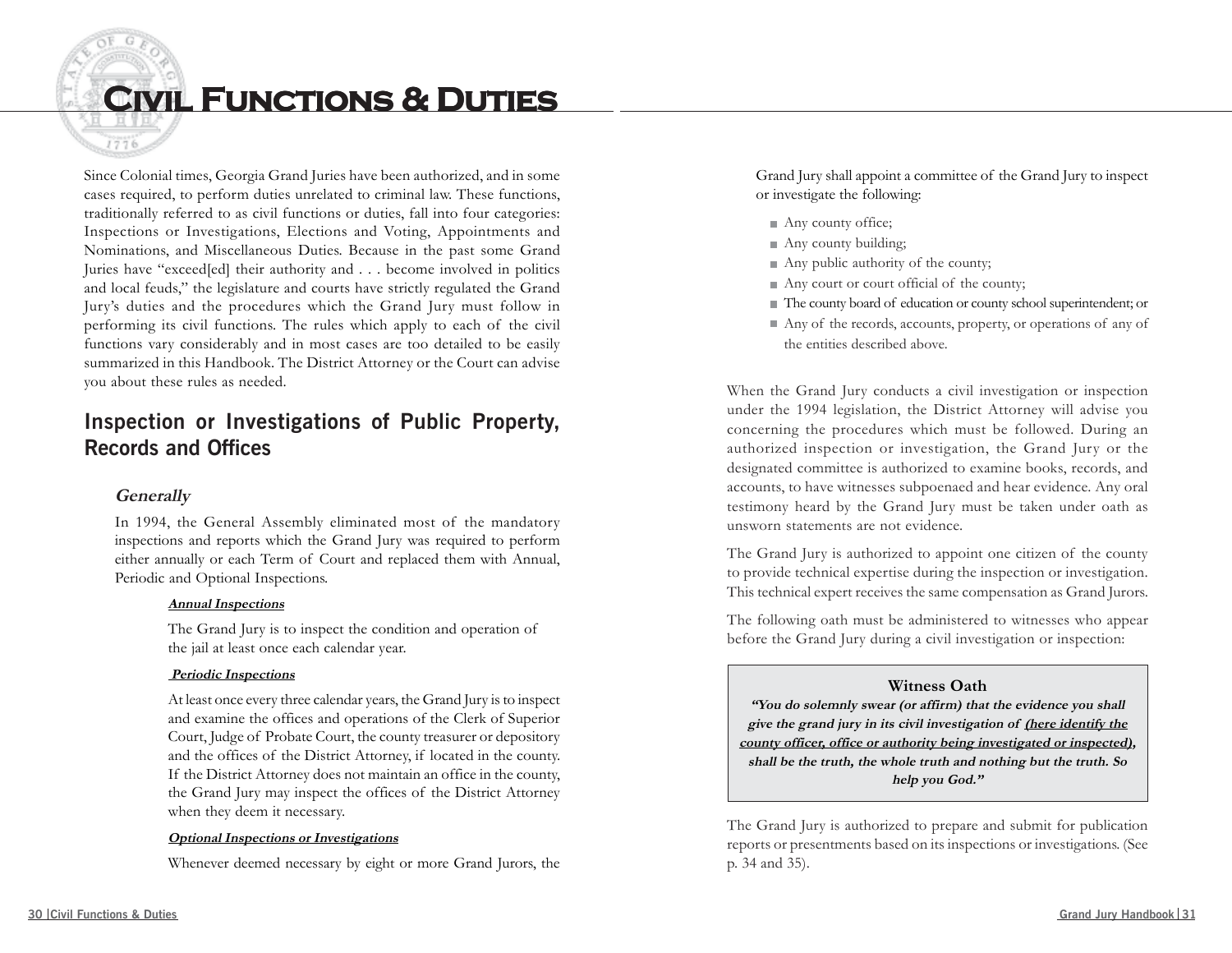#### **Other Inspections, etc. Which the Grand Jury May Conduct**

Several inspections which the Grand Jury can perform were not affected by the 1994 legislation.

#### **County Tax Collector or Tax Commissioner**

The County tax collector or tax commissioner is to submit the tax execution docket and cash book to the Grand Jury empaneled for the spring Term of Superior Court.

#### **County Treasurer**

At least twice a year, the county treasurer is to submit a report to the grand jury showing the amounts of fines and forfeitures received by him and to whom such funds were disbursed for the six month period preceding the report.

#### **Reports of Receipts and Disbursements**

At each term of superior court, the judge of the probate court, the county treasurer, the Clerk of Superior Court and the Sheriff are to submit a report of any money belonging to the county which was received by them and any expenditures.

#### **Public Education**

Members of the State Board of Education and any other person having authority to select or aid in the selection of textbooks for the schools are required to report any gifts or offers of compensation or remuneration made to them on behalf of any schoolbook publishing house, corporation, or individual publishing textbooks.

#### **Child Abuse**

The Child Abuse Protocol Committee is to provide a copy of its annual report to the Grand Jury which meets during the Fall Term of Superior Court.

#### **County Jail Inmate Records**

The Grand Jury is to examine inmate records at the county jail.

#### **Conducting Inspections or Investigations**

When the Grand Jury undertakes a civil investigation or inspection, the members must do so in a manner which protects the Constitutional rights

of the person who is the subject of the inspection. The courts have held that, at a minimum, these include notice, the opportunity to present evidence and to respond to the report of the grand jury's findings. In the case of many public officials, the Georgia Court of Appeals has held that the public official must be afforded the right to appear with counsel before the Grand Jury, to hear the evidence presented and to give sworn testimony. If the Grand Jury conducts its investigation in a manner which is found to have violated due process, any report or general presentment is subject to being rejected by the court.

## **Duties Relating to Elections and Voting**

During an election year, the Grand Jury has specific responsibilities before and after the primary and general elections regarding preparation of voting machines and the disposition of the ballots. The Judge will instruct you concerning these responsibilities and the District Attorney can advise you concerning the legal requirements which must be followed.

## **Appointments or Nominations Made by the Grand Jury**

#### **Offices to Which the Grand Jury May Make Appointments or Nominations**

#### **Foreperson of the Grand Jury**

If the Superior Court Judge who empanels the Grand Jury does not appoint the Foreperson, he or she may direct the Grand Jury to elect a Foreperson.

#### **County Board of Equalization**

Members and alternate members of County Board of Equalization are appointed by the Grand Jury for a three year term. In the event of a vacancy, the Grand Jury may appoint a qualified citizen of the county to serve out the remainder of the term of office.

#### **County Voter Registrars**

The Grand Jury is responsible for submitting to the senior judge of the Superior Court, a list containing the names of ten judicious, intelligent and upright citizens of the county for appointment by the judge as voter registrars.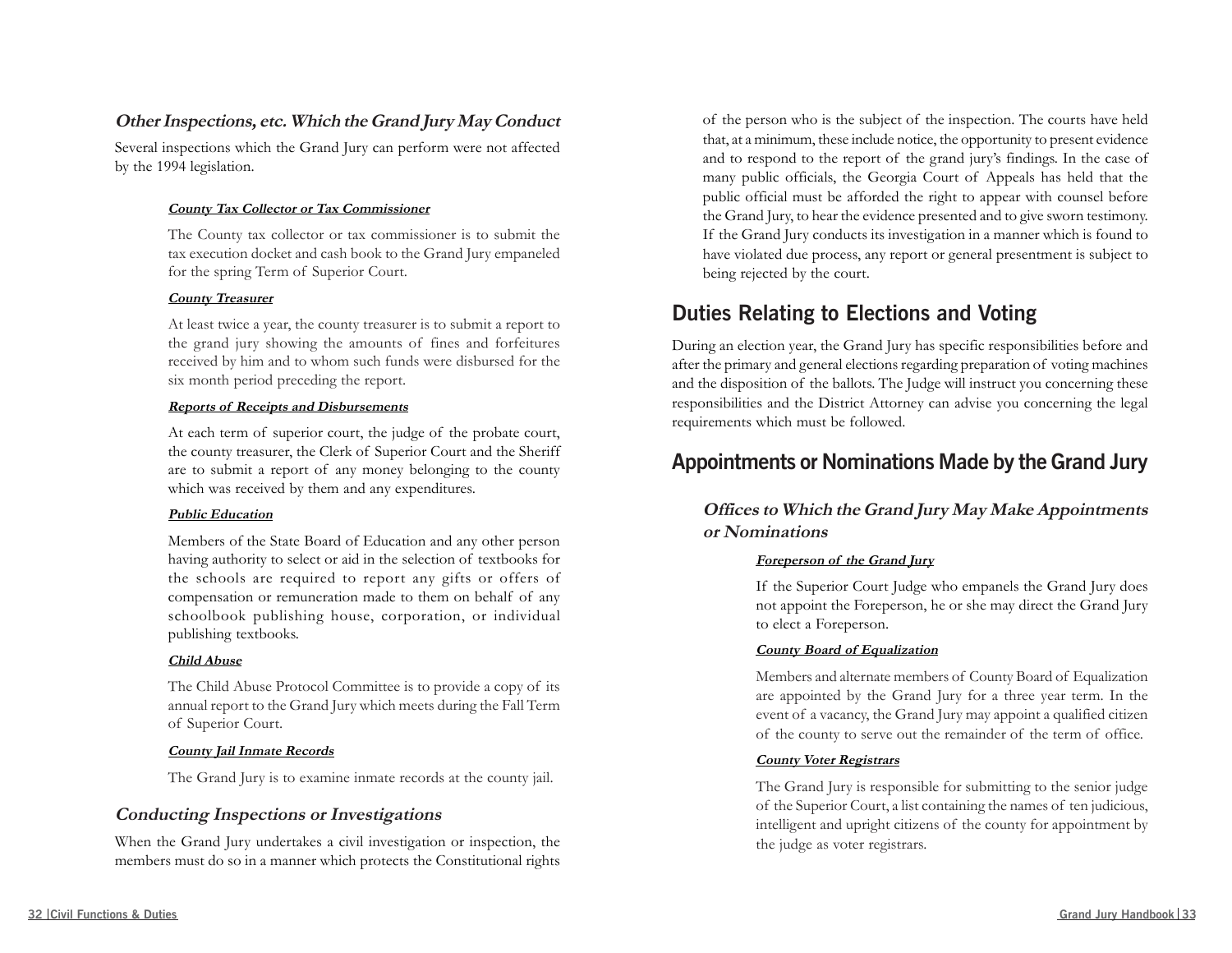#### **Procedures for Appointments Other Than Foreperson**

Prior to the Grand Jury electing, selecting or appointing anyone to any public office, other than Foreperson, the Clerk of Superior Court must publish a notice of the pending selection, election or appointment in the official newspaper of the county at least once a week for two weeks during a period not more than 60 days prior to the date of the election, selection or appointment.

## **Miscellaneous Duties**

#### **Setting Compensation of Jurors and Bailiffs**

At the Fall Term, the Grand Jury fixes the compensation to be paid to grand, petit and coroner's inquest jurors and bailiffs. By law, the rate of compensation must be not less than \$5 nor more than \$50 per day for jurors and not less than \$5 nor more than \$70 per day for bailiffs. However, any increase in compensation over and above that which was paid bailiffs or jurors the previous year, must be approved by the governing authority of the county. Any person who is summoned and appears for service as a Grand Juror is entitled to be paid regardless of whether or not he or she serves.

#### **Recommend Change of County Line**

If a petition to change the county line is received from the judge of the probate court, the Grand Jury may hold hearings on the petition. Twothirds of the Grand Juries in each affected county must approve the petitions before the issue may be considered by the governing authorities of the county. The Grand Jury may also recommend that the Governor appoint a surveyor if the county line is disputed.

#### **Historic Preservation**

The Grand Jury may, by a majority vote, recommend that the county governing authority provide the Probate Court a suitable case or container in which historical materials may be preserved.

## **Local Duties**

In addition to the duties and functions summarized in this section, the General Assembly has enacted laws applicable to one or a few counties which provide those Grand Juries with additional duties. Because they do not apply in all counties, they are beyond the scope of this Handbook. If there are local laws which provide that the Grand Jury in your county has duties other than those discussed above, the Judge or the District Attorney will advise you.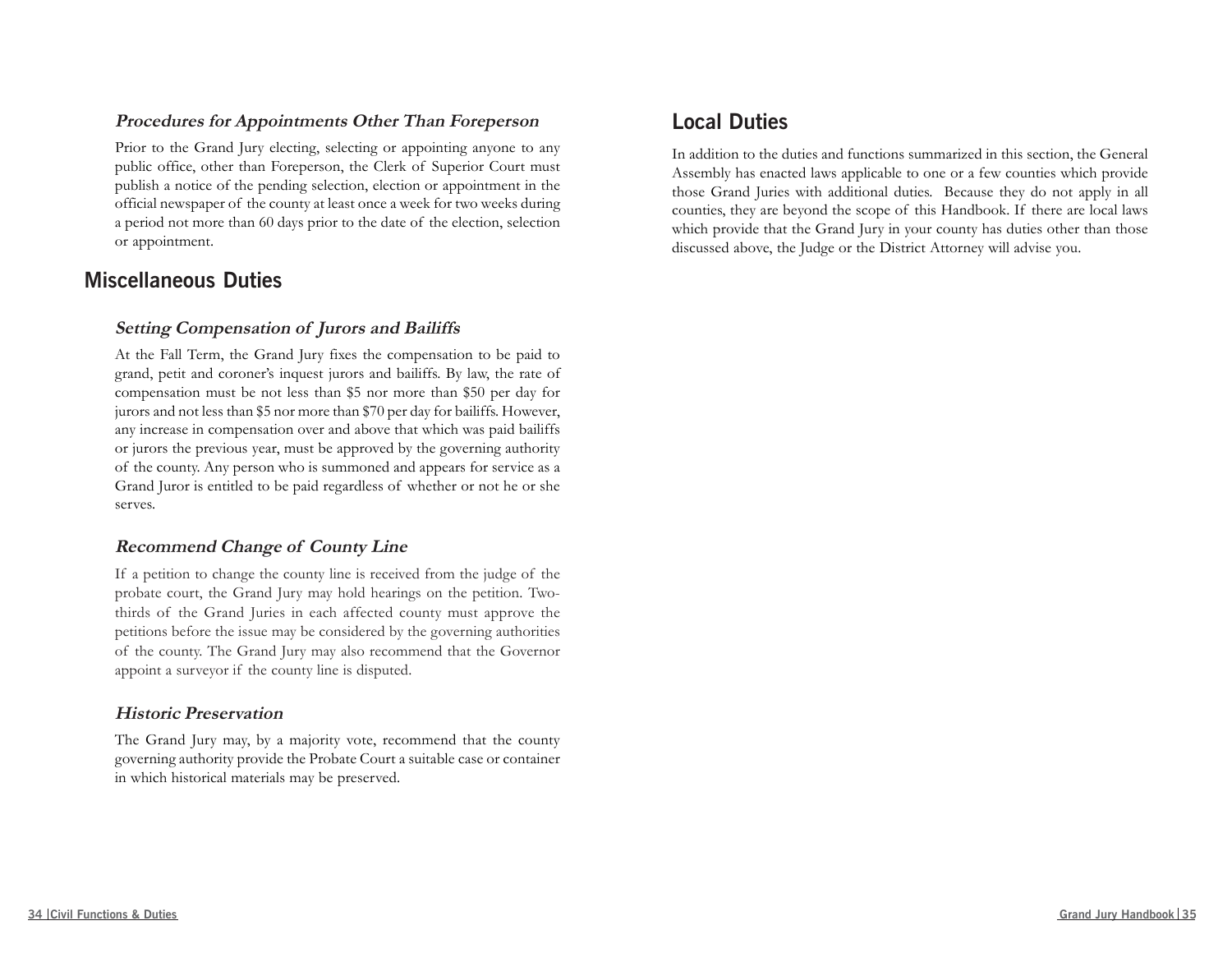## **General Presentments & Reports**

It is customary for the Grand Jury to make a report to the Superior Court either at the end of the Term or when they have completed the majority of their work. This report, traditionally known as a General Presentment, can contain general information about the work of the Grand Jury during the Term, their findings resulting from the performance of their civil duties and making appropriate recommendations in areas within their jurisdiction. The General Presentments may also contain suggestions to the succeeding Grand Jury.

With some very limited exceptions, the General Presentments are merely the recommendations of the grand jurors and are not self-executing. The Grand Jury may recommend to the presiding judge that their General Presentments be published and the manner in which they are to be published. The judge is required to review the General Presentments and determine if they can be filed or published.

By statute, the Grand Jury is required to include certain matters in their General Presentments. These include:

- $\blacksquare$  A report concerning the results of their inspection of the tax execution docket and cash book of the County Tax Collector or Tax Commissioner. (See p. 30)
- A report that the Grand Jury has inspected the reports of receipts and disbursements of the Probate Court, Clerk of Superior Court and County Treasurer and found them to be correct. (See p. 30)
- A finding that the record of inmates at the county jail is either not being kept or is being kept incorrectly. (See p. 30)

In preparing General Presentments, you must be aware that there are limits imposed by the appellate courts on their contents. While reports of a general nature concerning areas where the Grand Jury has a statutory duty to inspect or investigate are acceptable, courts have repeatedly held that the Grand Jury cannot include, in a report or General Presentment, comments which charge or accuse identifiable person(s) of misconduct. This, the courts have said, can only be done by a true bill of indictment or special presentment charging such person(s) with a crime.

The reason for this, the Georgia Supreme Court has explained, "is that 'when an indictment is returned, the accused has the right of an open hearing in which to be tried and assert his innocence. Reports (or general presentments) . . . offer no such right to the one defamed . . . [T]he individual who is named in the report or identifiable from it has little if any opportunity to adequately respond to the report's accusations."

Where the Grand Jury has a clear statutory duty to report its findings, it may make a "fair report[ ] . . . even though such report[ ] of necessity incidently reflect[s] negligence or incompetence." In all other instances, the courts hold that the Grand Jury may make only "general recommendations" which do not contain "reflections of misconduct." If the General Presentments go beyond these limits, the Court may seal or reject all or a portion of them. Additionally, any person identified in the General Presentment may have the Court expunge the critical portions from the public records.

Thus Grand Jurors, including members of Grand Jury committees, must exercise both discretion and care in the drafting of their general presentments if they contain matters which may be interpreted by others as being critical of any identifiable person or institution. By so doing they will minimize the probability that all or a portion of the general presentments will be expunged or not accepted by the court.

1776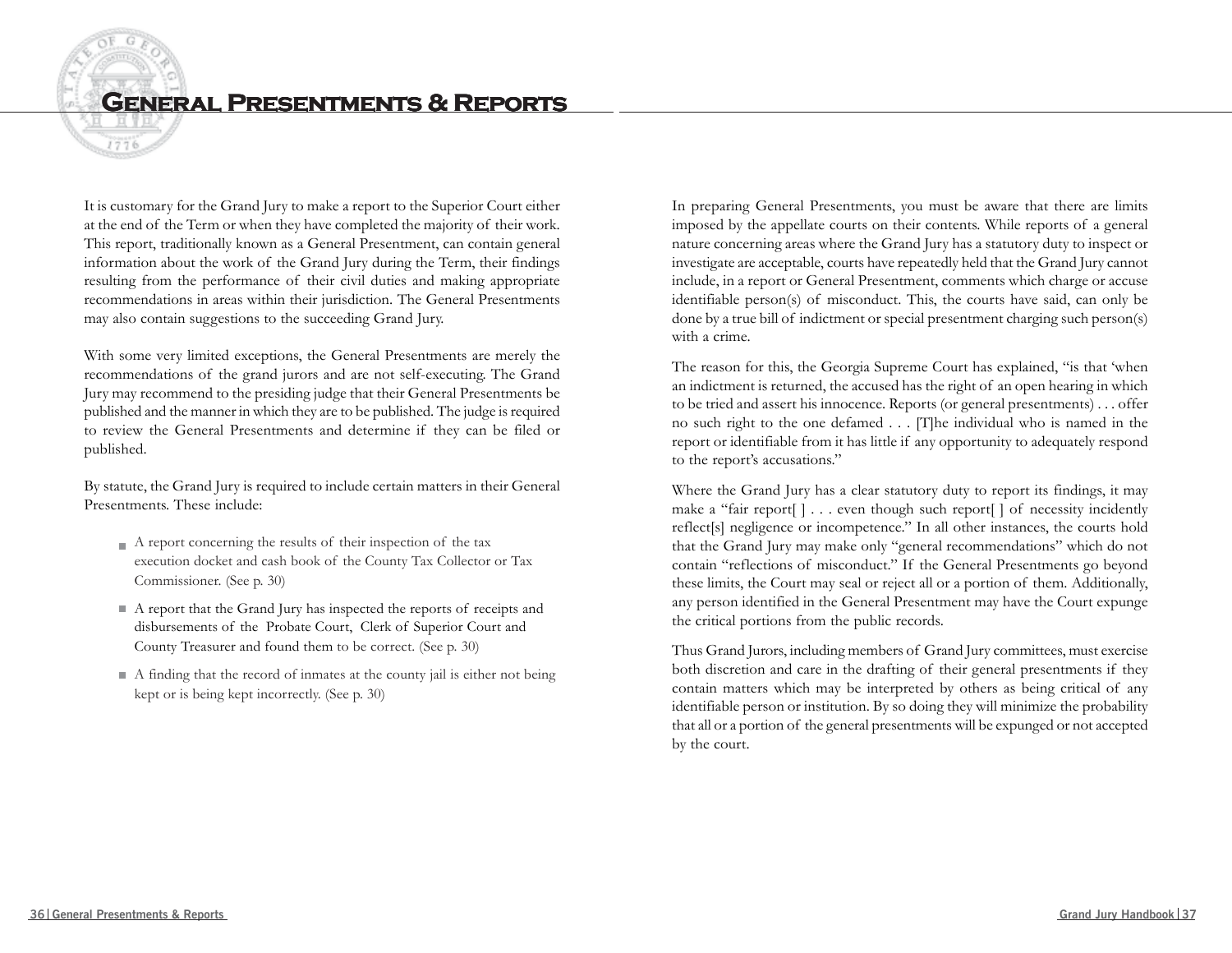

#### **A**

Accusation 6, 23 Alternates Duties of 16 Selection by Judge 16

#### **B**

Bailiff Appointed by Sheriff 18 Compensation 33 Duties 19 Oath of 17 Return of indictments by 19, 27

#### **C**

Change of County Line Duty of Grand Jury 33 Civil functions or duties Child Abuse Protocol Committee 30 Clerk of Superior Court 28, 30 County depository 28 County Jail 28, 30 County offices 29, 30 County public authorities 29 County Tax Collector 30, 34 County treasurer 28, 30 District Attorney 28 Education, county board of 29 Education, state board of 30 Historic Preservation 32 Inspections 28, 30 Investigations 28, 30 Jail Inmate Records 30 Judge of Probate Court 28 Local Duties 33 Procedure for appointments 32 Sheriff 30 Tax Commissioner 30, 34 Clerk, Grand Jury Duties 18 Previous Grand Jury 19 Clerk of Superior Court Inspection of 28, 30 Publication of notices 34 **Committees** Appointment 29 Compensation 20, 32 Constitution, U.S. Fifth Amendment 12 County Board of Equalization Selection by Grand Jury 31 Court Charging the Grand Jury 18

Juvenile 7 Magistrate 7, 23 State 8 Superior 9 Criminal proceedings Deliberation by Grand Jury 25 Duties in 25, 26, 27

#### **D**

Disqualification Contributors of funds 20 Convicted felons 14 Defendant disqualified 20 Not resident of county 14 Prior jury service 14 Public officials 14 Relative of accused or prosecutor 20, <sup>22</sup> Victim of crime 20 District Attorney Assistants 19 Duties of 19 Inspection of 28 Legal advisor to Grand Jury 19 Indictment or special presentment 23, 24 Presentation of criminal cases 19, 24 Subpoena witnesses 19, 24 Doorkeeper Doorkeeper 18 Duties Contained in Charge 18 County line 32 Oath contains 17 Setting Compensation of Jurors and Bailiffs 32

#### **E**

Elections, primary and general Duty of Grand Jury 31

#### **F**

Felony 6 Capital 6 Foreperson Assistant 18 Deputy 18 Duties of 18 Selection by Judge or election, Judge may permit 16 Previous Grand Jury 19

#### **G**

Grand Jury room Access to, restricted 19, 21 **H** History 10

Colonial 12 Criticism of Grand Jury 13 Early 10, 11 Evolution 13 First Grand Jury 10 Limits placed on 13 Revolutionary War 12 Role in Georgia 12, 13

#### **I**

Immunity from civil actions 17 Indictment 6 Deferring action on 25 No Bill 7, 26 Return of 25, 26, 27 Special Presentment 8 True Bill 9, 26 When required 23, 24 Interpreter 19 **J**

Jurors Compensation 20, 32 Jury Commission 14

#### **M**

Malicious prosecution 7, 26 Meetings 20 Misdemeanor 7

#### **O**

Oath Foreperson 17 Grand Jury 17 Secrecy required by 21 Witnesses, administered by D.A. 24 Witness's, criminal cases 24 Witness in civil inspection or investigation 29

#### **P**

Peace officer Criminal proceeding against 27 Penalties Contempt 17 Criminal Prosecution 17 Person 7 Presentment General 6, 34, 35 General, content of 34 General, expungment by Court 35 General, limitations 34, 35 General, publication of 35 General, rejection by Court 35 General, rights of identifiable persons 35

Special 8 Probable Cause 8, 24, 26 Prosecutor 8 Public officers Criminal proceedings against 27 Disqualified from service 14

#### **Q**

Qualifications 14 Convicted felons disqualified 14 Elderly may be excused 14 Elected officials disqualified 14 Prior service as juror 14 Resident of county 14 Qualifying 15, 16 Quorum 20

**R**

Reports Contents 34 Expungment by Court 35 Limitations on contents 35 Rejection by Court 35

#### **S**

Secrecy of Grand Jury Proceedings Disclosure, when permitted 21 Oath Requires 21 Selection Judge may excuse 16 Statute of limitations 8, 9 Stenographer 19

#### **T**

Term of Court 9 Length of 16 **V**

Voter Registrars Nomination by Grand Jury 31 Voting by Grand Jury In criminal cases 25, 26

#### **W**

Witnesses Civil cases - subpoena for 29 Civil functions of Grand Jury 29 Criminal cases - subpoena for 24 Examination of in criminal cases 25 Oath in civil cases 29 Oath in civil inspections or investigations 29 Oath in criminal cases 24 Questioning by District Attorney 25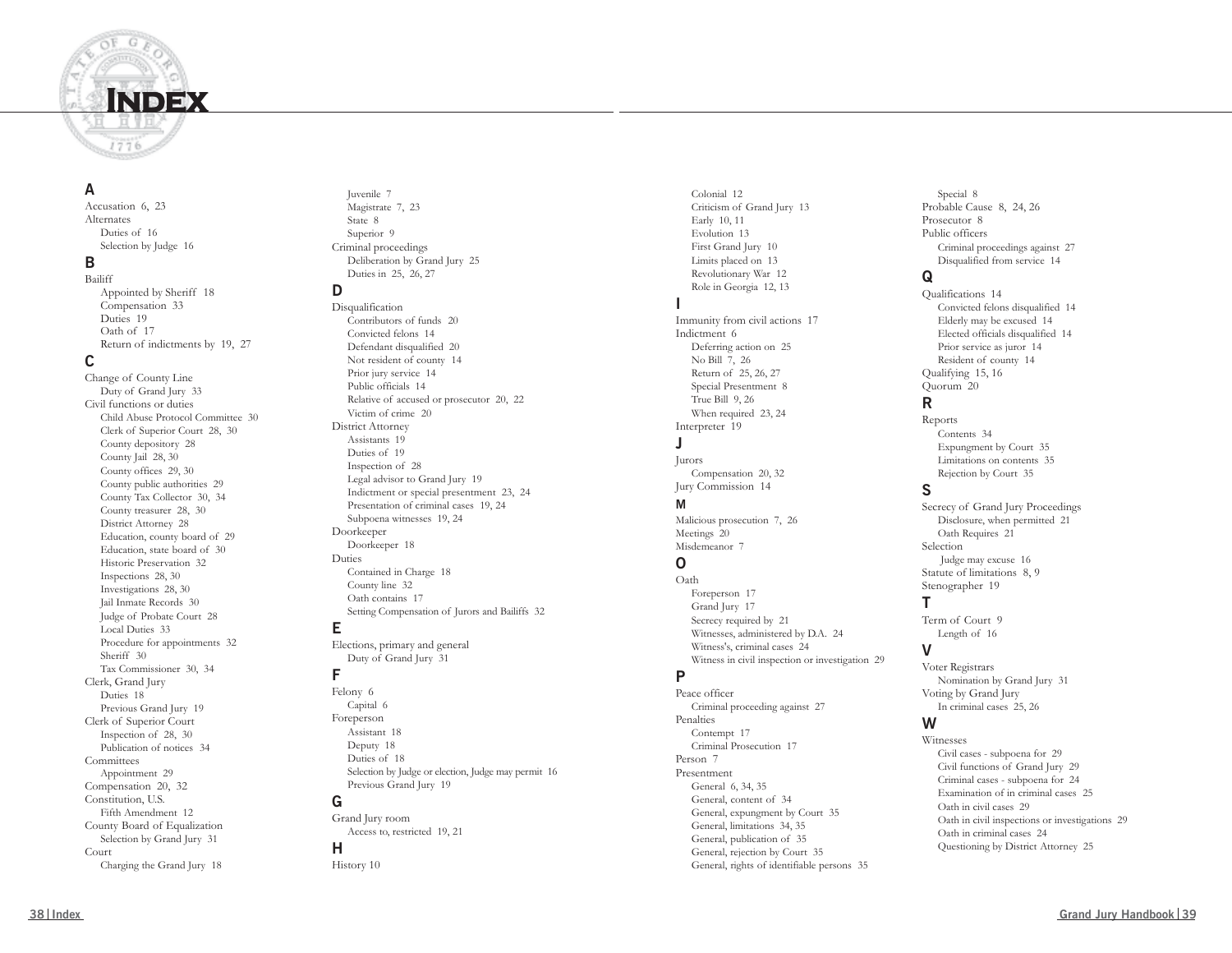



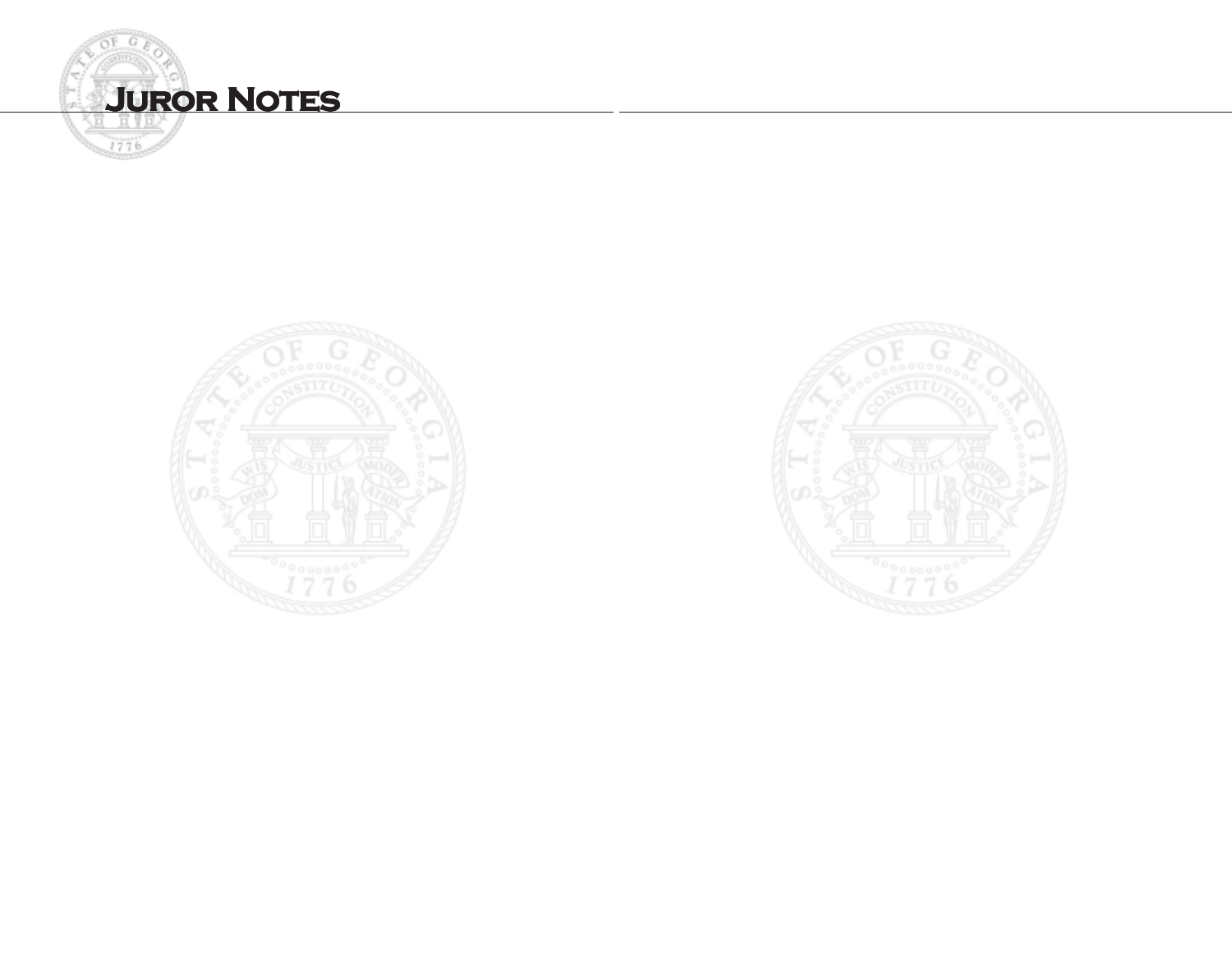#### **ACKNOWLEDGMENTS**

This is the fifth edition of the Grand Jury Handbook. The first edition was prepared in 1972 by George H. Lawrence, District Attorney of the Ocmulgee Judicial Circuit and Tony Hight of the District Attorneys Association of Georgia.

The fourth edition was prepared by General Counsel Charles C. Olson with the assistance of numerous staff members and reviewed by a select committee of experienced prosecuting attorneys. This edition is a reorganization and an update of design of the fourth edition. Users of this handbook are encouraged to submit comments and suggestions for improvements to:

> **Ashli M. Davis, Publications Coordinator Prosecuting Attorneys' Council of Georgia 104 Marietta street nw, suite 400 atlanta, Georgia 30303 404-969-4001**



## **Thank you**

Thank you for reviewing this handbook to better understand your duties as a Grand Juror. Serving on a Grand Jury is an extremely high honor. We greatly appreciate your participation and hope that you will enjoy this opportunity to assist in Georgia's system of justice. By performing these essential duties, you will provide your government and your community with an invaluable service.